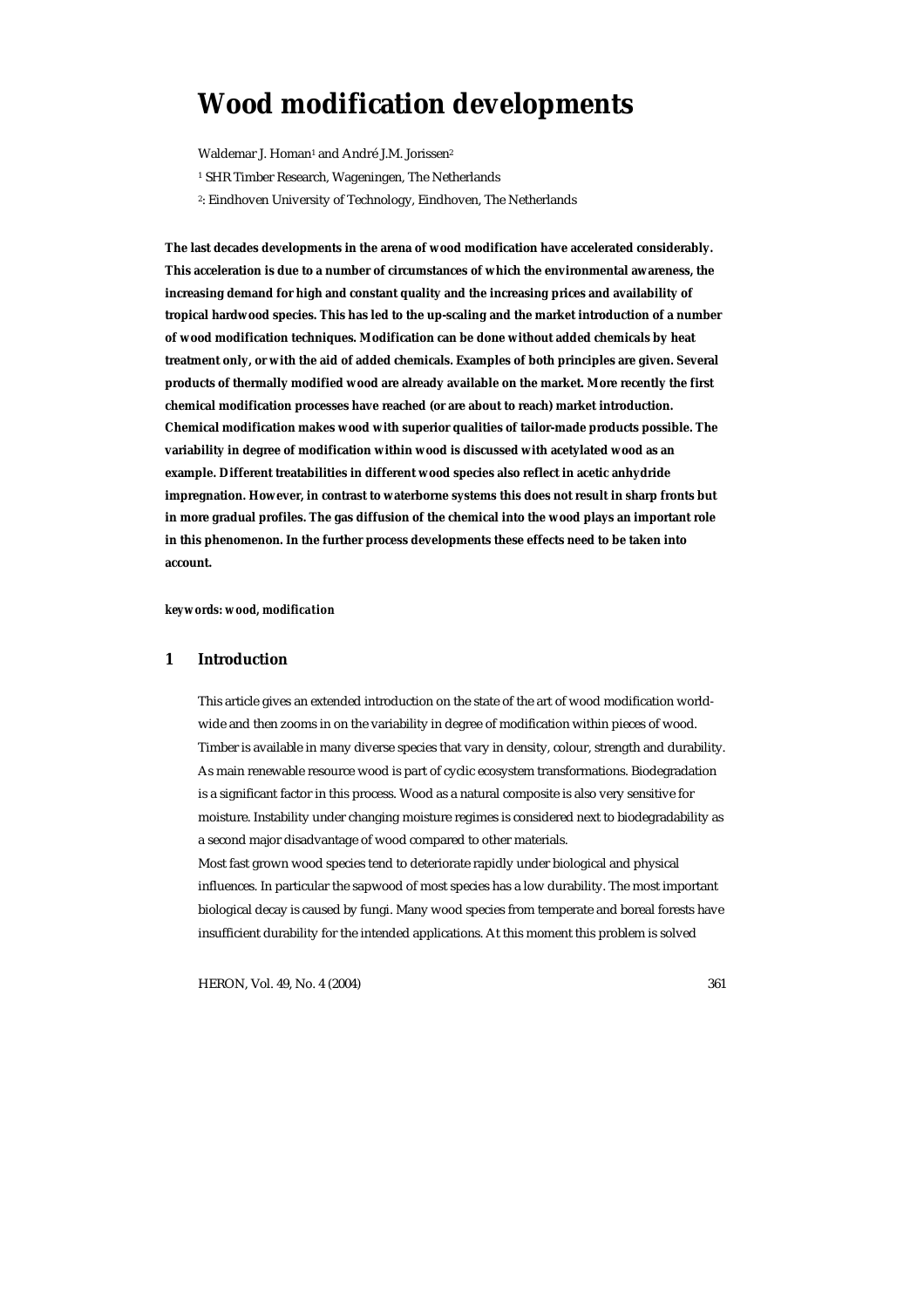partly by using biocides (containing for example: creosote, arsenic, zinc, copper, chromium, etc.) and partly by using tropical hardwoods. Since both the traditional wood preservation and the use of tropical species are under political and consumer pressure, the timber industries are seeking alternatives. The use of home grown species with enhanced qualities would be the ultimate solution to this problem.

Wood modification aims at altering the molecular structure of the cell wall components. Wood properties can be improved considerably by converting hydrophilic OH-groups into larger more hydrophobic groups. Dimensionally stable material is created because the cell wall itself will be in a permanently swollen state that will attract no or very little water. Often the treated wood is no longer recognised as a nutrient medium by the very specific enzyme systems of degrading fungi or the lowered equilibrium moisture content no longer promotes decay. One of the bonuses of modified wood is that it brings new applications of wood within reach. Therefore it should not be considered merely either a replacement for preservative treated wood or tropical hardwood.

The different technologies of wood modification have been known for a long time, but in the past there was no economic or environmental urgency to develop these technologies. More recently there has been growing environmental and legislative pressure on the use of biocides and traditional biocide based wood preservatives, that has created new opportunities for wood modification. At present several processes for modifying wood have been demonstrated on laboratory and semi-industrial scales and continued advances in process development will see these materials becoming more commonplace in the near future.

Wood modification can change important properties of the wood including biological durability, dimensional stability, hardness and UV-stability. Controlling the moisture content of the wood is a very effective way to protect timber. In many wood applications improving the dimensional stability also helps by reducing the formation of cracks and thus keeping water out of the construction. A secondary effect of dimensional stability is the improved performance of paint coating systems. Improving the dimensional stability can also function as a first objective, especially in applications at lower moisture risk but with high requirements for exact and constant dimensions.

In summary the broad range of possible wood modification treatments can be divided into three categories related to the mode of action of the chemicals:

1. Lumen filling with a substance, usually a resin can be an option. These treatments might increase strength properties and slow down the process of water (vapor) uptake, but they do not change the sorption behavior of the wood over a longer period of time.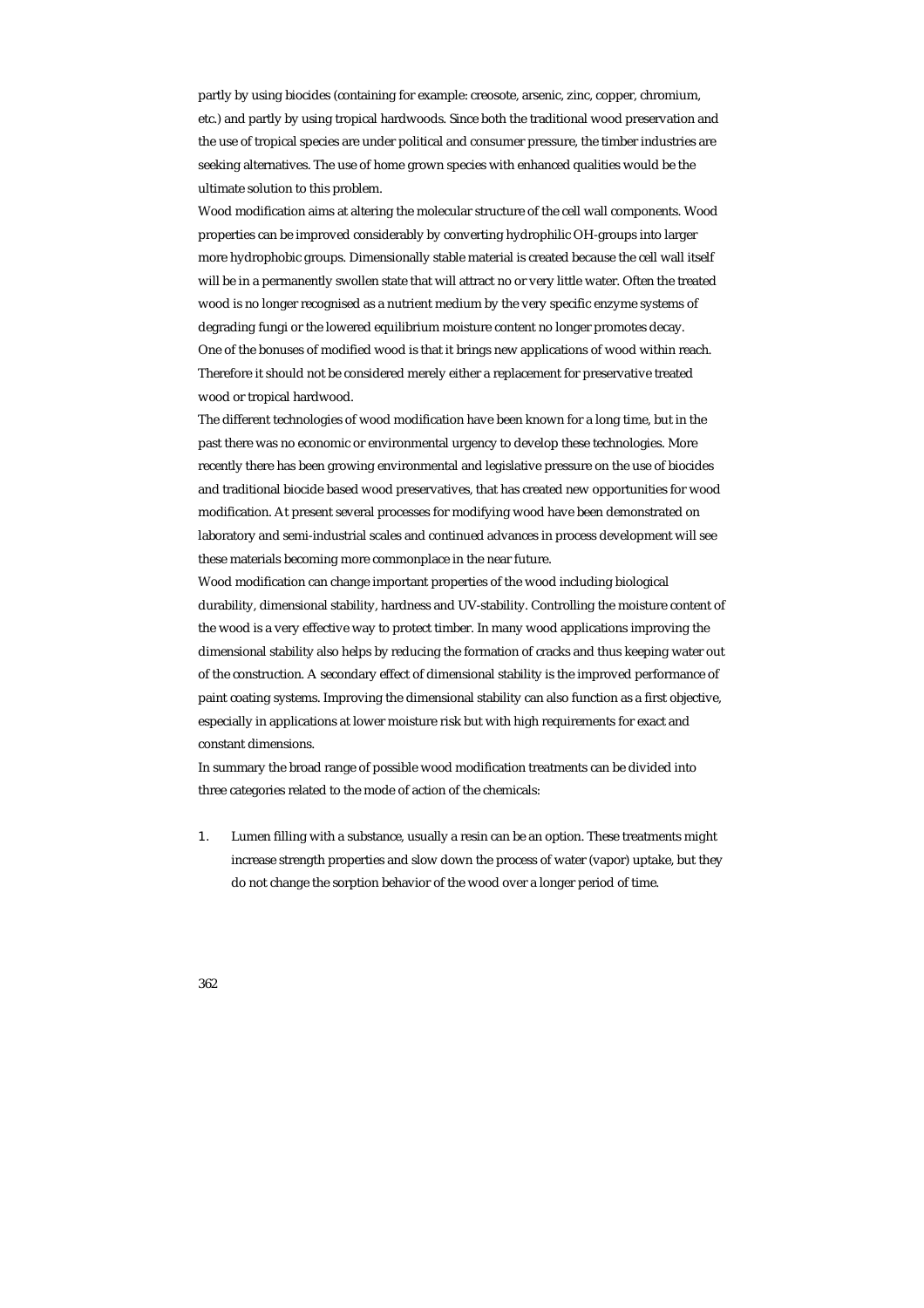- 2. Bulking to fill the cavities in the cell wall as well as the cell lumen is a more general approach. Bulking treatments tend to reduce the swelling and shrinkage of the wood. They might even have a beneficial effect on the long-term sorption behavior.
- 3. Modifying treatments are usually the most effective. The chemical structures of cell wall components (lignin, cellulose and hemi-cellulose) are altered and covalent bonds are formed. Modification in this stricter sense can be divided into heat treatments, chemical modification and enzymatic treatments. Many properties can be improved permanently, in particular durability, dimensional stability and reduced equilibrium moisture content.

Strength and stiffness properties are, however, mostly reduced due to the modification treatment. For heat treatments this is generally shown in figure 1. Strength and stiffness values used in practice are valid for temperatures below 60 ° C. Since the temperature within the wood raises, depending on the type of modification, up to sometimes over 200 °C these values cannot be used. Even the relations between these properties change and consequently the strength and stiffness values must be determined for each wood species and for each treatment. Since this activity is not carried out yet, modified wood cannot be used structurally.

# **2 Overview of scaling up**

# *2.1 Introduction*

Many definitions of wood modification are given in old and recent literature. Some of them include the demand of a change in chemical structure of the cell wall components. Recent insights have shown that in many cases it might be very hard to proof whether this demand is met or not (Hill *et al* 2004). Besides that, chemicals that merely bulk the cell wall would not fall under this definition. A wider definition of wood modification involves a treatment of wood to enhance its properties, but that does not involve the production of a product that contains toxic residues. This last premise excludes the use of biocidal treatments and thus separates wood preservation from wood modification.

In 2003 the first European Conference on Wood Modification was held in Gent, Belgium. The meeting was the final result of a EU supported thematic network entitled: "Wood modification, the novel base, providing materials with superior qualities without toxic residue" (co-ordinator: SHR Timber Research) (Van Acker and Hill 2003). In the final conference it became clear that wood modification is no longer an academic topic. Thermal treatments have already been penetrating the market for a number of years and several chemical modification processes are just emerging. The industrial input was noteworthy. In fact the success of the conference, and the network, was such that the organizing committee decided to have a new conference in 2005.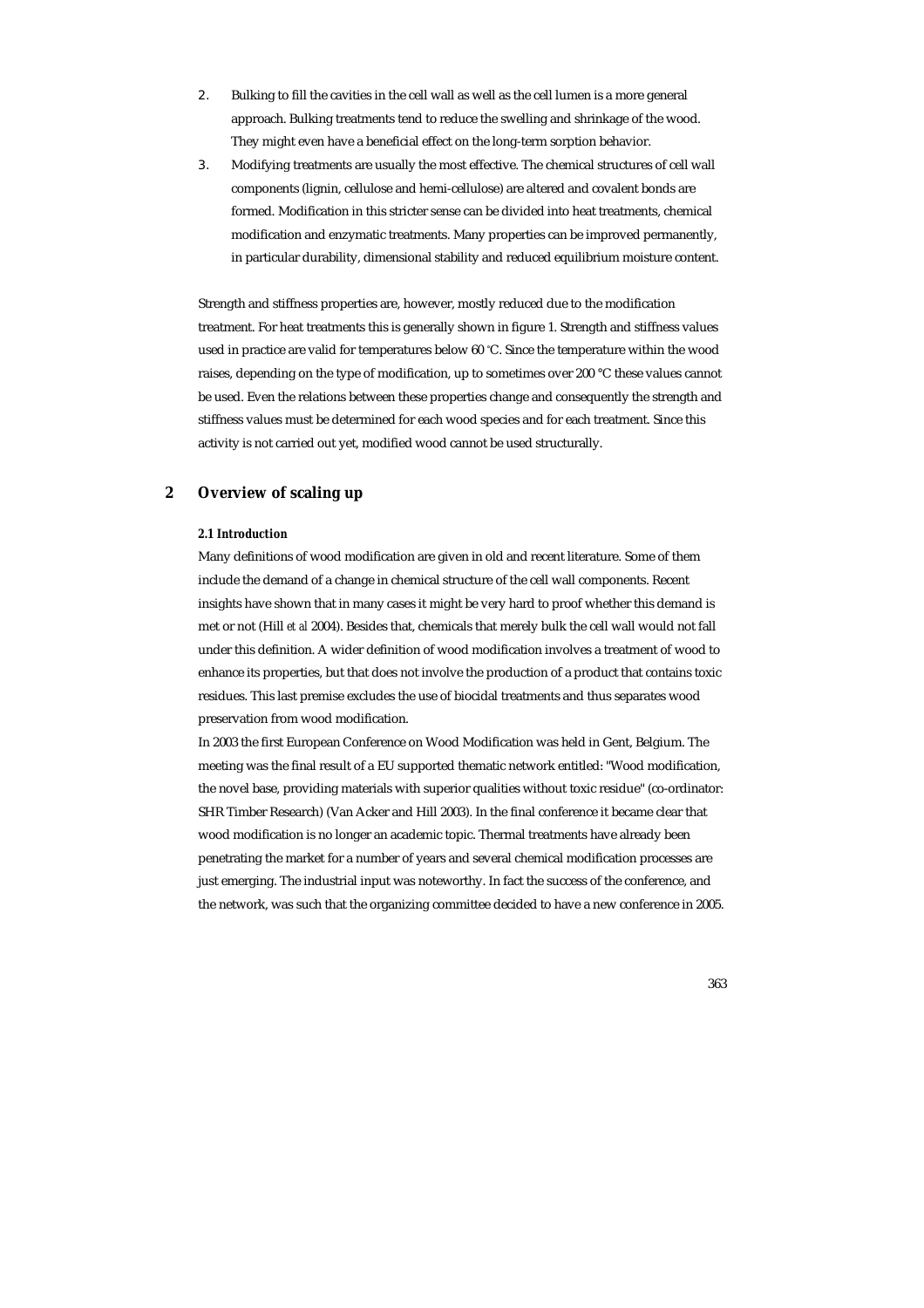A distinction can be made between three main "wood modification" processes: thermal treatments, chemical modification and hydrophobation. Additionally enzymatic modifications can be identified especially in relation to wood fibres.

# *2.2 Thermal treatments*

Burmester (1973) published the basic principles of the so-called FWD-process ("Feuchte, Wärme und Druck"). Thermal treatments are controlled pyrolysis of wood being heated (> 180 °C) in absence of oxygen (O<sub>2</sub>) inducing as such chemical changes. Several different technologies are introduced using different media including nitrogen gas, steam and hot oil. In Finland, France, Germany and the Netherlands laboratories have been experimenting with modification of wood by heat treatments. By applying heat some of the wood polymers are broken down, influencing negatively the strength properties, and new water insoluble polymers are formed. Most of these processes are performed under low oxygen atmosphere since the presence of oxygen can result in severe degradation of the cellulose thus reducing the strength of the timber even more. As for all modification treatments the chemical structures of cell wall components (lignin, cellulose and hemi-cellulose) are altered. The function of these components can be explained generally by making a comparison with concrete:

| Wood           | <b>Concrete</b>    | <b>Function</b>    |
|----------------|--------------------|--------------------|
| Lignin         | sand, small stones | compression forces |
| Cellulose      | reinforcement      | tension forces     |
| Hemi-cellulose | cement             | bonding            |

Consequently, the strength properties are changed by altering the chemical structure of these components.

Keeping the strength reduction and the increasing of the brittleness under control are two of the biggest challenges of thermal treatments. Some processes are out of the scaling-up phase and entered the stage of commercial production for non structural use. Additional research is needed before structural use is possible.

In 2001 in a special seminar of COST Action E22 heat treatments of wood were reviewed (Rapp 2001) and later also summarized by Militz (2002). At present there are four groups of treatments, all of which are on the market: the Finnish Thermowood, the Dutch Plato Wood, the French Retification and the Oil Heat Treatment (Chanrion and Schreiber 2002).

### *2.2.1 Thermowood*

In 2000 eight heat treatment plants were operating in Finland (in 2004 twelve) with a capacity a little under 50000 m<sup>3</sup> / year. Big international timber companies like Finnforest and Stora Enso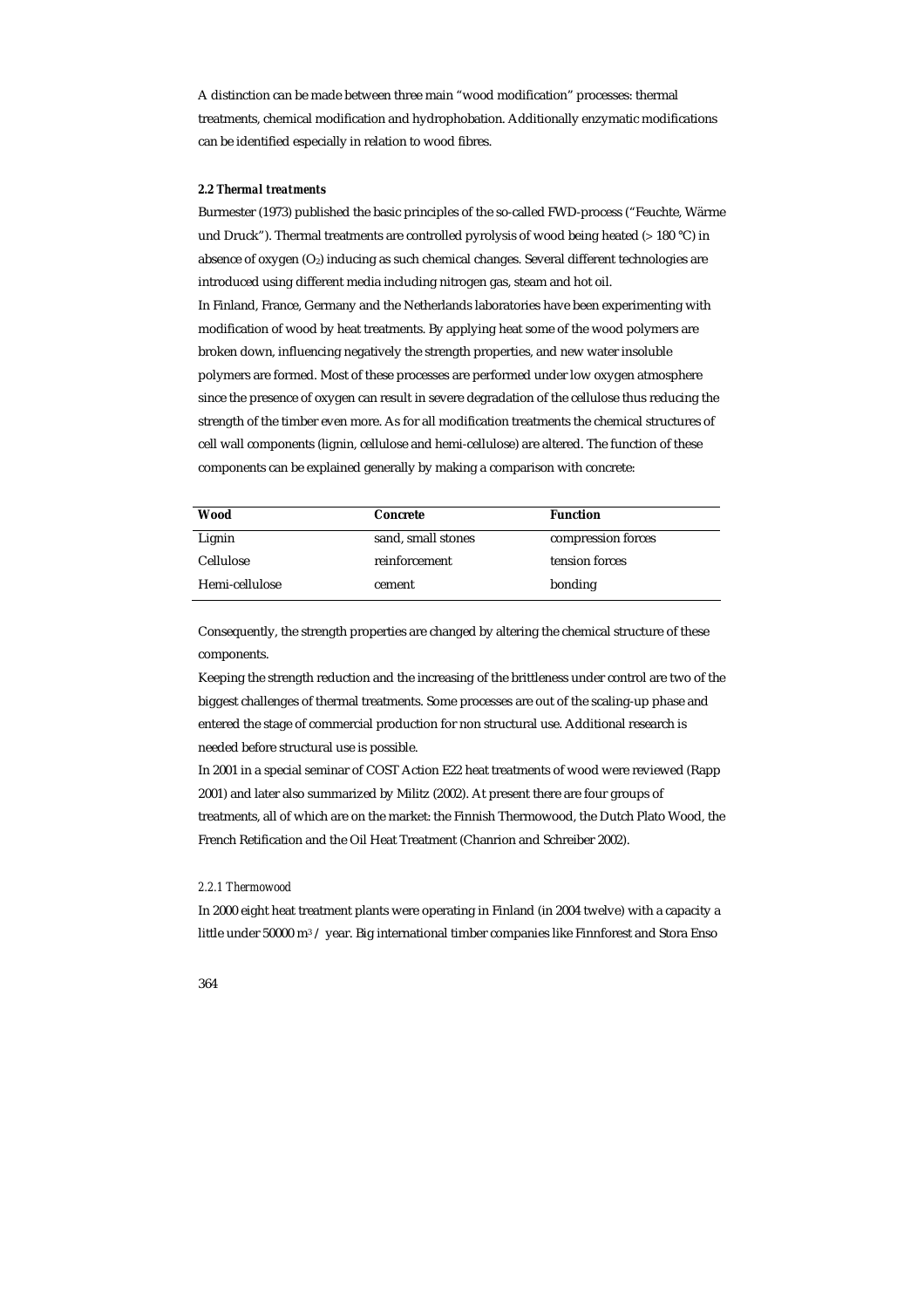are producing under the Thermowood patents. In the Thermowood process the wood is heated in the presence of steam. Water steam is used to replace air by water vapor. Air contents are typically under 3.5% (Syrjanen 2001). Low oxygen contents prevent the wood from burning at high temperature. Temperatures for the actual heat treatment period range from 150 °C to 240 °C, the time of the period is 0.5 to 4 h. Starting with non durable (class 5) softwood species, durability class 1-3 can be obtained depending on the process. In general the bending strength is reduced up to 30% with higher temperatures. A reduction in shrinking and swelling up to 50- 90% is reported. Because of limited resistance against decaying soil organisms, use in ground contact is not recommended (Jamsa and Viitaniemi 2001).

# *2.2.2 Plato*

The Plato process was invented in the 80's by Shell (Ruyter 1989) and is now executed by the Plato Company in the Netherlands. It consists of three steps. The first step is a hydrothermolysis. The wood is heated under wet conditions (under steam pressure, thus under low oxygen atmosphere). In this step it is believed that aldehydes and phenols are released from the hemi-cellulose and the lignin. The second step is a drying process, which is needed because in the third step the curing is executed under dry conditions. The aldehydes and phenols react with each other during the curing and form new polymers around the existing structures in the cell wall. In the first step temperatures typically are between 160 °C and 190 °C. In the curing step the temperatures are between 170 °C and 190 °C. The duration of the process steps is as follows 4-5 hours for the thermolysis, 3-5 days drying, 14-16 hours curing and finally 2-3 days conditioning (Boonstra *et al* 1998, Militz and Tjeerdsma 2001). The durability depends on the exact process conditions but typically is between class 1 and 3 (Tjeerdsma *et al* 2000). Reduction in bending strength varies from 5% to 18%. Reduction in tangential swelling and shrinking (ASE) vary between 15% and 40%. Similar work (Jones *et al* 1999) has also shown that fibreboards may be produced from fibres treated by a "hygrothermal" process.

# *2.2.3 Retification and Perdure*

In France at the Ecole des Mines de Saint-Etienne, the process called retification (retified wood) has been developed. The Company New Option Wood now operates under the license. The process consists of slow heating up pre-dried wood of around 12% MC up to 210 °C to 240 °C, in a nitrogen atmosphere with less than 2% oxygen content (Vernois 2001). In 2001 three plants were operating. A second French process is named Perdure. This process starts with fresh wood. The first step is artificial drying in the oven. Then the wood is heated up to 230 °C under steam atmosphere (low  $O_2$ ). The steam is generated from the water of the fresh timber.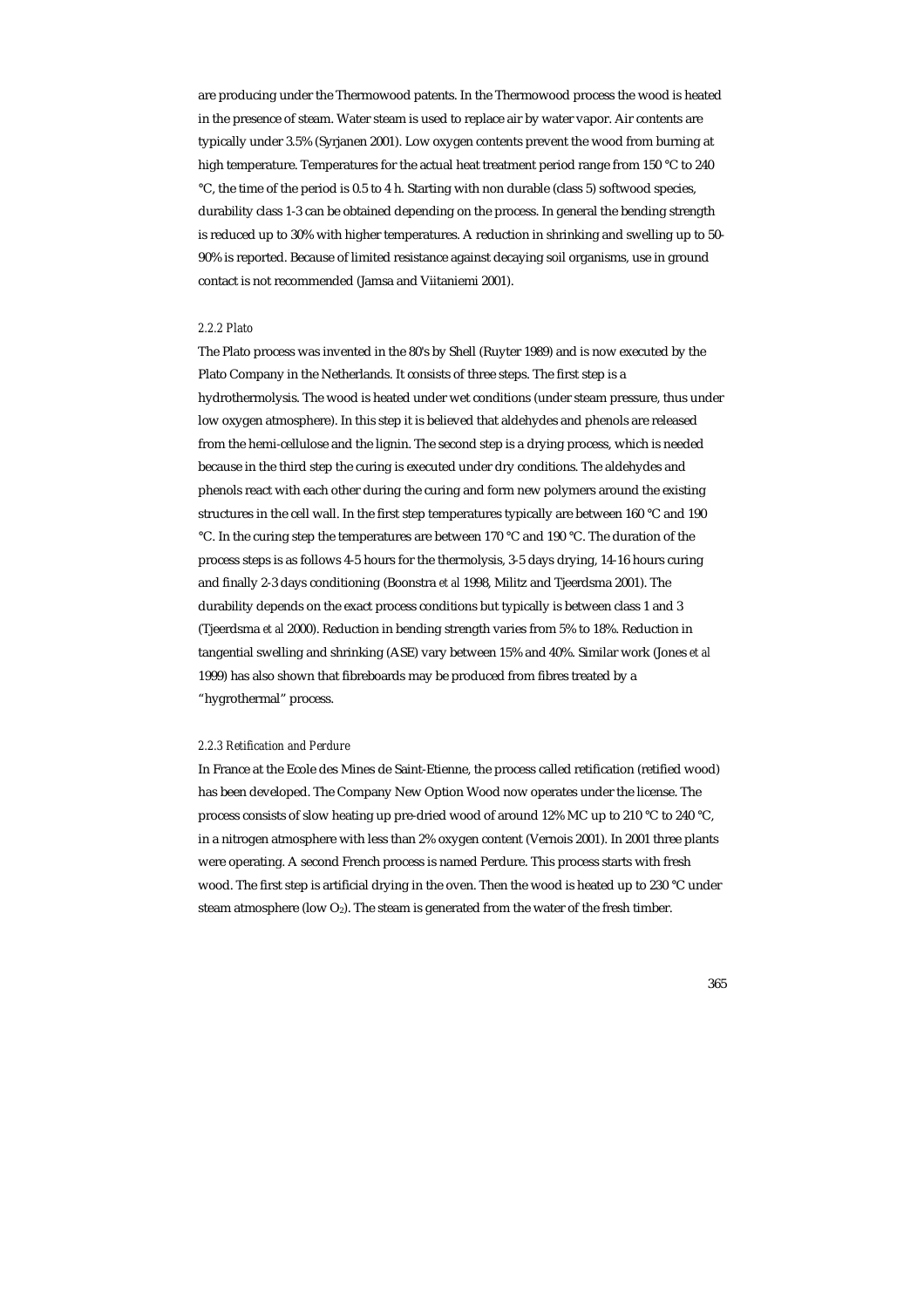With both processes the maximum temperature influences durability and mechanical properties. The higher the temperature the more durable the wood becomes, however this also induces more strength loss. Bending strength losses up to 40% are reported. Both processes are very sensible to slight temperature changes. This needs to be controlled precisely. The paint adhesion of this wood is drastically reduced. This is believed to arise from exudation of the resin from resinous species. Durability is very dependent on species, process temperature, process time, and accuracy of the process. Swelling and shrinkage are reduced with a factor 2. Equilibrium moisture content typically is 4-5% instead of 10-12% for untreated wood.

# *2.2.4 Oil heat treatment*

Most heat treatments are carried out at temperatures between 180 °C and 260 °C under low oxygen conditions. This has lead to the idea of heating up the wood in hot oils. The Company Menz Holz in Germany started with a hot oil treatment. (Vernois 2004) It proved to be necessary to maintain the desired temperature (e.g. 220 °C) in the wood's core for 2-4 h (Rapp and Sailer 2001). The oil medium can be rape seed oil, linseed oil or sunflower oil. The oil provides in good heat transfer and separates the oxygen from the wood. The obtained durability is very depending on wood species and temperature. For spruce temperatures up to 220 °C are needed to reach durability class II for pine 200 °C is sufficient. With the Menz process no reduction in stiffness was observed. However the strength was reduced by 30% when heated at 220 °C. Paintability with acrylic waterborne systems was reported to be good and even better than with gas-heat-treated material. Typical improvement in dimensional stability is 40%.



*Figure 1. Interdependency of durability and bending strength with thermal treatments.*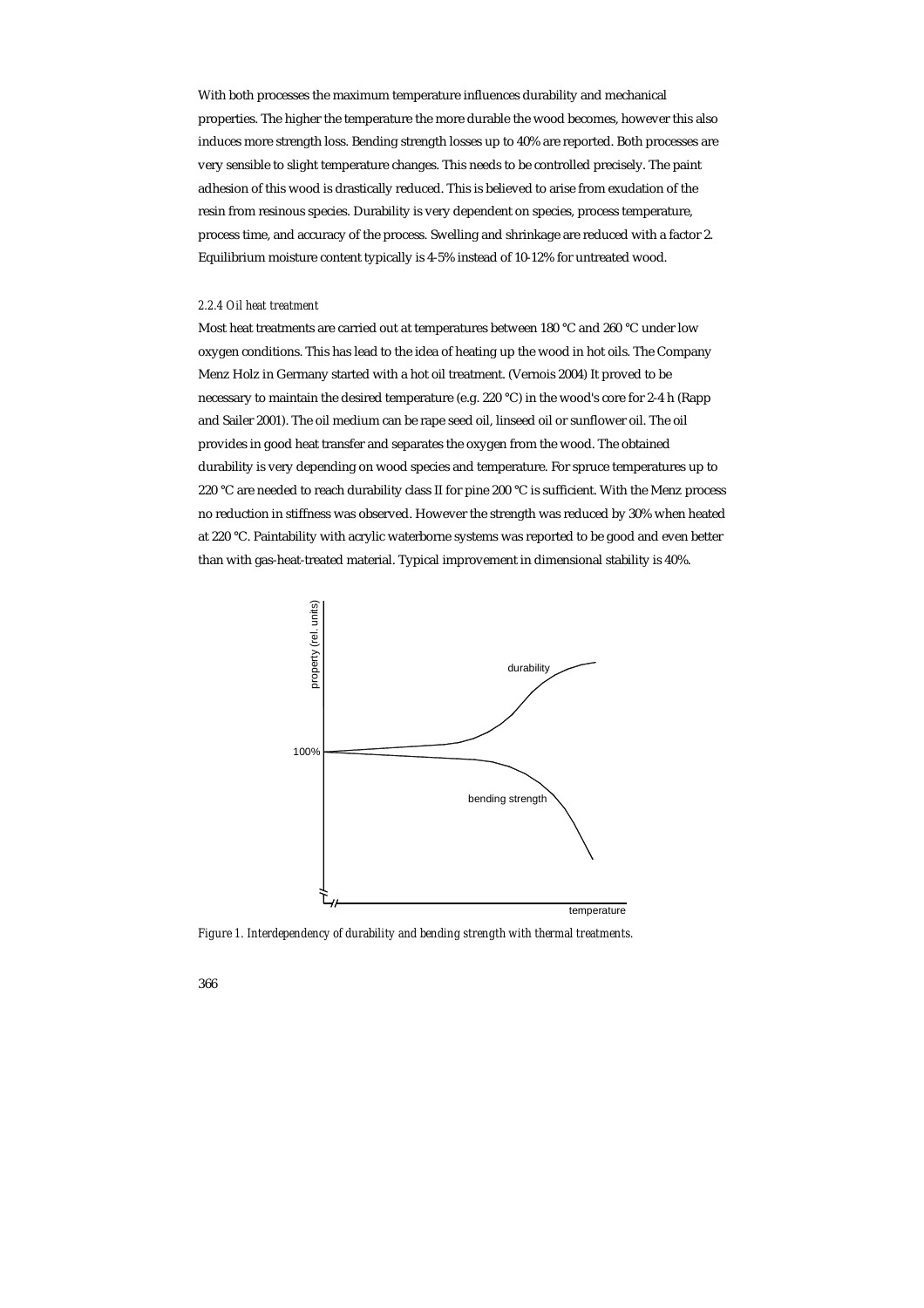#### *2.3 Chemical modification process*

#### *2.3.1 Background*

In many papers the possible methods in chemical modification are described. A good overview is given in papers by Militz *et al* (1997) for solid wood and by Jones (1999) related to fibres. The main chemical modification systems are esterifications. Esters are formed by reaction of wood with carboxylic acids or acid anhydrides. Ester bonds can be liable to acid or base attack, which leads to hydrolysis. During the esterification of wood with anhydrides the acid within the anhydride is produced as the by-product if an alkylic anhydride is used. A new hydroxyl group is formed when esterification is performed with the use of a cyclic anhydride. This new hydroxyl group can cross link with another hydroxyl group of cell wall polymers in a possible acetalation reaction. An advantage of many acylations with anhydrides is that for most of them no catalyst is required. Several anhydrides have been examined such as propionic and butyric anhydride (Goldstein *et al.* 1961), phthalic anhydride (Popper and Bariska 1975) and maleic anhydride (Matsuda, 1993).

Like many other anhydrides, esterification with acetic anhydride proceeds well even in the absence of catalysts (Rowell *et al.* 1986). Other reagents may in theory produce favourable products, but have difficult processing requirements. The majority of work in this area of esterification deals with acetic anhydride treatments (i.e. acetylation). Acetylation was recognised as a potential method for commercialisation both for solid wood and fibre treatments (Sheen 1992, Beckers et al 1994, Larsson-Brelid *et al* 2000).

There has also been work using other straight chain anhydrides (Hill and Jones 1996, Li *et al* 2000). It has been suggested that the effects of modification are solely a bulking effect (Hill and Jones 1999). Further investigations (Hill *et al* 1998) have indicated that the reaction kinetics obey a diffusion type model, whilst studies on the individual components suggest several concurrent pathways (Ramsden and Blake 1997). Activation energies for the reactions approximate to those of hydrogen bonding, suggesting that the rate-determining step is the breaking of these bonds. Work has not been restricted to wood, as seen by the successful production of acetylated bamboo particleboards (Rowell and Norimoto 1988). The use of cyclic anhydrides avoids the release of by-products, with the formation of a carboxy ester. More recent studies (Hill and Mallon 1998) have shown the reaction of Scots pine (*Pinus sylvestris*) with succinic anhydride and octenyl succinic anhydride.

Most laboratory-based experiments have involved the use of solvents (which is not really suitable for commercial processes), especially those containing heteroatoms, since they offer the benefits of both swelling the substrate, and catalysing the reactions. One way of avoiding the use of solvents is where the reagent acts also as a solvent. The use of acetic anhydride under these conditions has been documented (Rowell *et al* 1986, Rowell *et al* 1991). Other anhydrides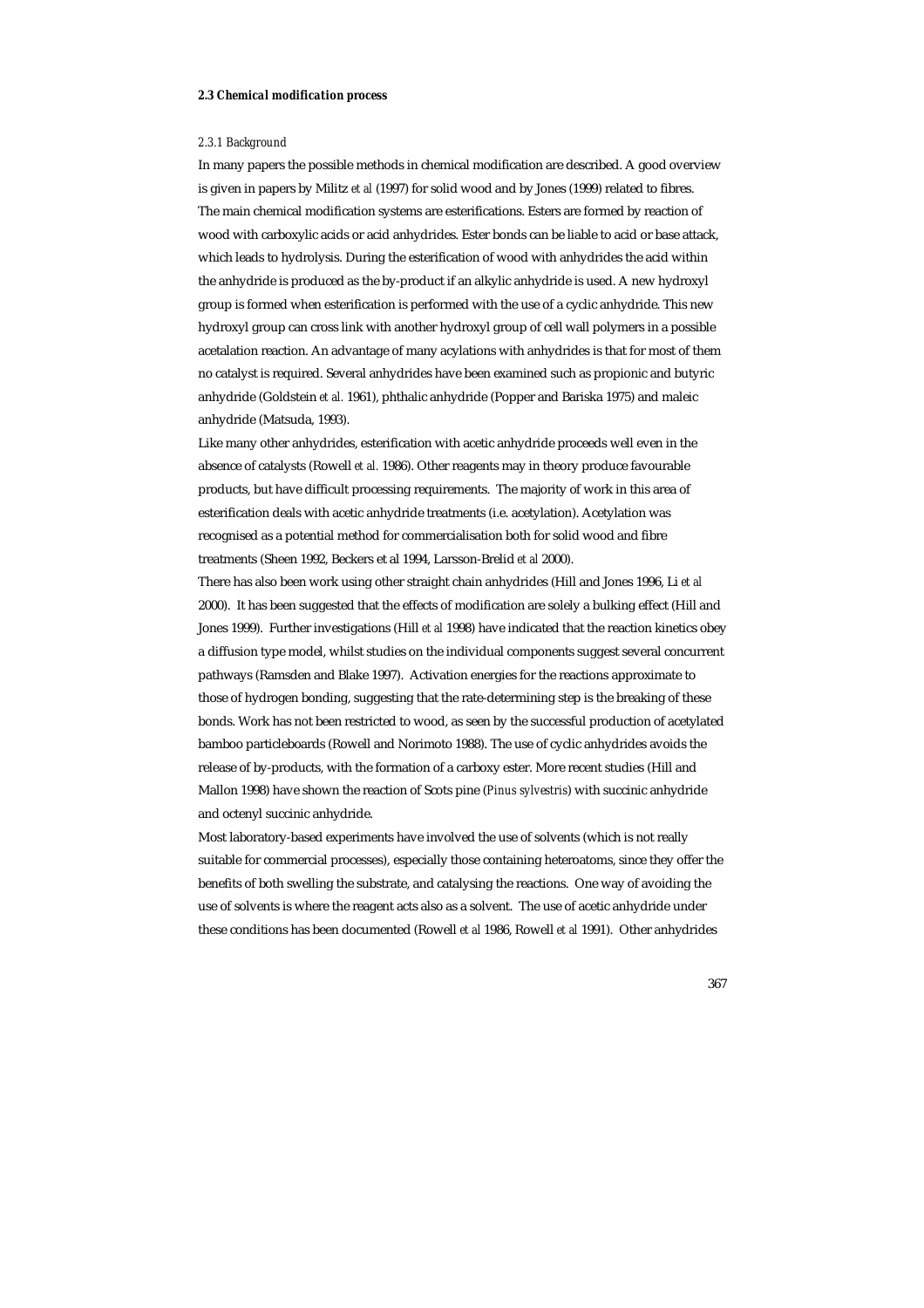studied by this method were maleic anhydride and succinic anhydride (Rowell and Clemons 1992).

Whilst esterification represents the most common form of chemical modification of lignocellulosics, other reactions are also possible. Among the reagents used are isocyanates (Rowell and Ellis 1979, Quinney *et al* 1995) and thio-isocyanates (Kalnins 1982) to form urethanes. In the reaction of wood hydroxyl groups with isocyanate a urethane bond (nitrogencontaining ester) is formed. Unlike mono-isocyanates, a reaction of wood with di- and polyisocyanates can result in polymerization or self polymerization/bulking. A frequently used isocyanate in fibre technology is 4,4'-diphenylmethane diisocyanate (MDI). Isocyanates swell wood and react with it at 100 to 120 °C without a catalyst or with a mild alkaline catalyst such as triethylamine (TEA). The resulting urethane bond is very stable to acid and base hydrolysis. There are no by-products generated from the chemical reaction of isocyanate with dry wood. Another chemical modification is the formation of ether bonds. During etherification the hydrogen within the hydroxyl group of a cell wall polymer is substituted by an alkyl group. The formation of an ether bond can be the result of an alkylation or epoxidation of the wood. The reaction of wood with epoxides is an example of a polymerizing addition. The chemical used reacts initially with a wood cell wall hydroxyl group and subsequently polymerizes by addition to the new formed hydroxyl group which arises from the epoxide. Several epoxides have been used the past decades for wood modification purposes. They include ethylene oxide (EO), propylene oxide (PO) and butyleneoxide (BO) (Norimoto et al., 1992). Epoxidation takes place at elevated temperature and pressure. Usually the reaction is catalysed under mild basic conditions. In most experiments triethylamine (TEA) is used as a catalyst. Nmethylolacrylamide (NMA) has also been mentioned as a special case of ether formation (Goethals & Stevens, 1994).

By addition of an alcohol (hydroxyl group of the wood cell wall polymers) to a carbonyl group of a modifying agent (aldehyde or keton) a half acetal is formed. This half acetal can further react with a second hydroxyl group of the cell wall polymers (cross linking) and an acetal bond is formed. One of the aldehydes used and most frequently reported in literature is formaldehyde (Stevens *et al* 1979). Akitsu *et al*. (1993) used sulfurdioxide as catalyst. Yano and Minato (1993) and Yasuda and Minato (1994) treated wood samples using formaldehyde and SO<sub>2</sub> at 120 °C for 24 hours. Besides formaldehyde other crosslinking chemicals have been used too. They include glyoxal, glutaraldehyde and dimethylol dihydroxyethylene urea (DMDHEU). Besides other catalysts which have been used with DMDHEU are aluminium chloride, citric acid and tartaric acid. Treatments were carried out with aqueous solutions of 10 - 95% at temperatures of 80-175 °C (Militz, 1993).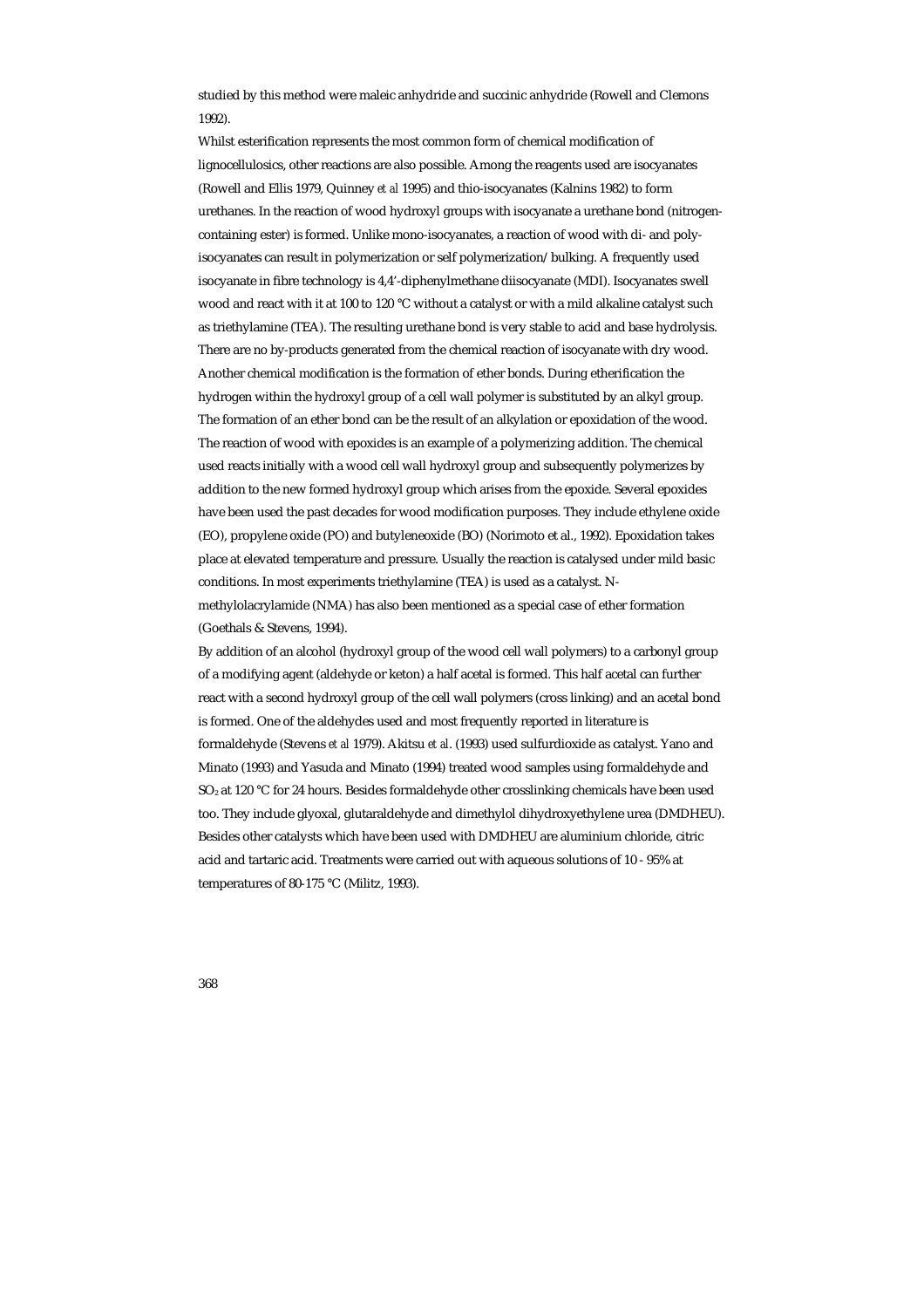In general in laboratories world-wide many chemical possibilities have been investigated, however most of them were never brought in the up scaling process. Some of them however (like acetylation and furfurylation) are becoming commercially available now. As for all modification processes the chemical structure of the lignin, cellulose and hemicellulose is altered and consequently, the strength properties are changed. Therefore, the chemical modified wood, which becomes commercially available now, may not be used structurally without further research.

## *2.3.2 Acetylation*

In many chemical modification reactions the hydroxyl groups play the leading role. Esters are formed by the reaction of wood with carboxylic acids or anhydrides. Most studied and reported by dozens of authors is the acetylation of solid wood, wood fibres, chips, veneers etc. with acetic anhydride. In Europe, at Chalmers University (Sweden) efforts are focussing on the use microwave technology for fast heating during the treatment (Larsson and Simonson 1994), while SHR Timber Research (the Netherlands) has developed a method to overcome the problem of the residual by-product acetic acid, a process now coming in the full scaling-up phase (Bongers and Beckers 2003).

From a chemical reaction point of view, acetylation of wood with uncatalysed acetic anhydride is relatively simple. Acetylation processes of wood have been described already in the beginning of the 20<sup>th</sup> century. Research efforts since the late 80's and in the 90's have led to the scaling up of the acetylation process. The process basically consists of an impregnation step followed by heating up to start the exothermic reaction (at approximately 70 °C). After the reaction the mixture of acetic acid and acetic anhydride is removed from the wood. A post treatment process removes the residual acetic acid (Bongers and Beckers 2003, Homan and Bongers 2004).

Acetylation with uncatalysed acetic anhydride has been studied extensively and has shown to be one of the most promising methods for improvement of technical properties of wood products. During the reaction of the wood with acetic anhydride, hydroxyl groups of the cell wall polymers are converted into acetyl groups. The principle was proven initially at laboratory scale. After some years of work, a pilot plant (2500 litres with 0.6 m3 wood capacity per batch) was built by Acetyleer Kennis BV (AKBV) in 1999 in the Netherlands. Since the establishment of the pilot plant, SHR Timber Research has conducted several experiments and results indicate good potential for the commercial acetylation of wood.

The construction of a 20000 m3 full-scale production plant has started. The company that will bring acetylated wood to the market is called Titan Wood. Their aim is to provide an economic acetylation system and a range of products that exceeds the wood industry's expectations in terms of quality and performance. The biological durability class is always in class I at WPG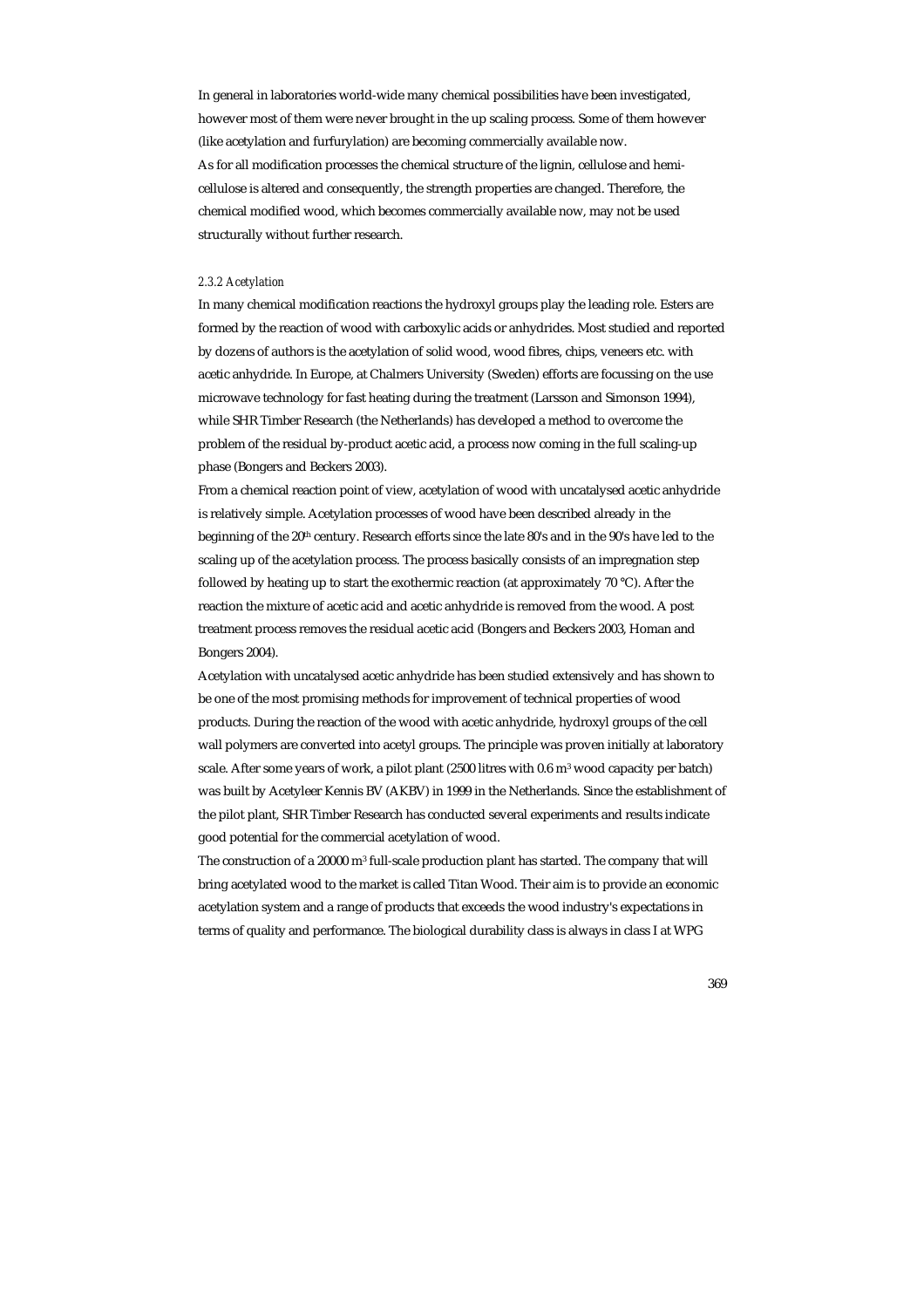levels of over 20 %, dimensional stabilisation is 75% or more, strength properties are not influenced by the treatment (except a slight increase in hardness), the material is UV-stable and paint tests have shown remarkably good results. Termites do not prefer the material (choice test) but can eat it although not digest it.

## *2.3.3 Furfurylation*

Furfurylation of wood (modification of wood with furfuryl alcohol resin) is known to be an extremely efficient method to obtain wood products with high dimensional stability, high durability and resistance towards alkalis and acids. Furfuryl alcohol is a renewable chemical derived from furfural, produced from hydrolysed biomass waste (e.g. molasses). The acid catalyst reaction chemistry of furfuryl alcohol in wood is very complex. The result is a highly branched and cross-linked furan polymer grafted to wood cell wall polymers. Furfurylation of wood was no longer commercial since the early 1970s in USA. The Norwegian company Wood Polymer Technologies AS (WPT) developed new processes which have recently become commercial.

Westin *et al* (2003) explained the many ways of polymerisation of this molecule. Important is that the molecule in theory also forms covalent bonds with the lignin.

Wood Polymer Technology (WPT) has made the process industrial. In Lithuania and in Norway the first plants have been built. Further expanding is foreseen by licensing the process. The wood is first impregnated with the treating solution by a full cell process. Then an intermediate drying step is needed and after that the reaction curing-step is carried out. During the curing step the wood is brought to temperatures of 80-140 °C by injection of steam. The curing period is 6-8 h. Finally the wood is dried in a kiln to minimize emissions and to ship dry timber. The impact strength of the treated wood is strongly reduced, ranging from -25% at 15% WPG (weight percent gain) to -65% at 125% WPG. The stiffness however always increases from 30 to 80%. ASE figures range from 30% to 80% (ASE = Anti Swelling/Shrinkage Efficiency: a measure for the dimensional stabilization of the treated wood). Durability against fungi can be very good (class 1) at high weight gains. High weight gains also lead to insect resistance even for the aggressive Formosan termites. Influence of the treatment on paintability has not been reported.

#### *2.3.4 N-methylol (DMDHEU)*

Dimethylol dihydroxyl ethylene urea, better known as DMDHEU is used world wide in textile industry as an anti-wrinkling agent. It can react with hydroxyl groups of lignin and of hemicellulose, but it can also form complex polymers with itself (cross linking agent). Krause *et al*  (2003) gave an overview of DMDHEU and derivatives and their ability to modify wood. Typical ASE's are in the range of 30 to 40% at 40% WPG. Strength properties are not or hardly influenced by DMDHEU treatments. The attainable durability class was not reported. Although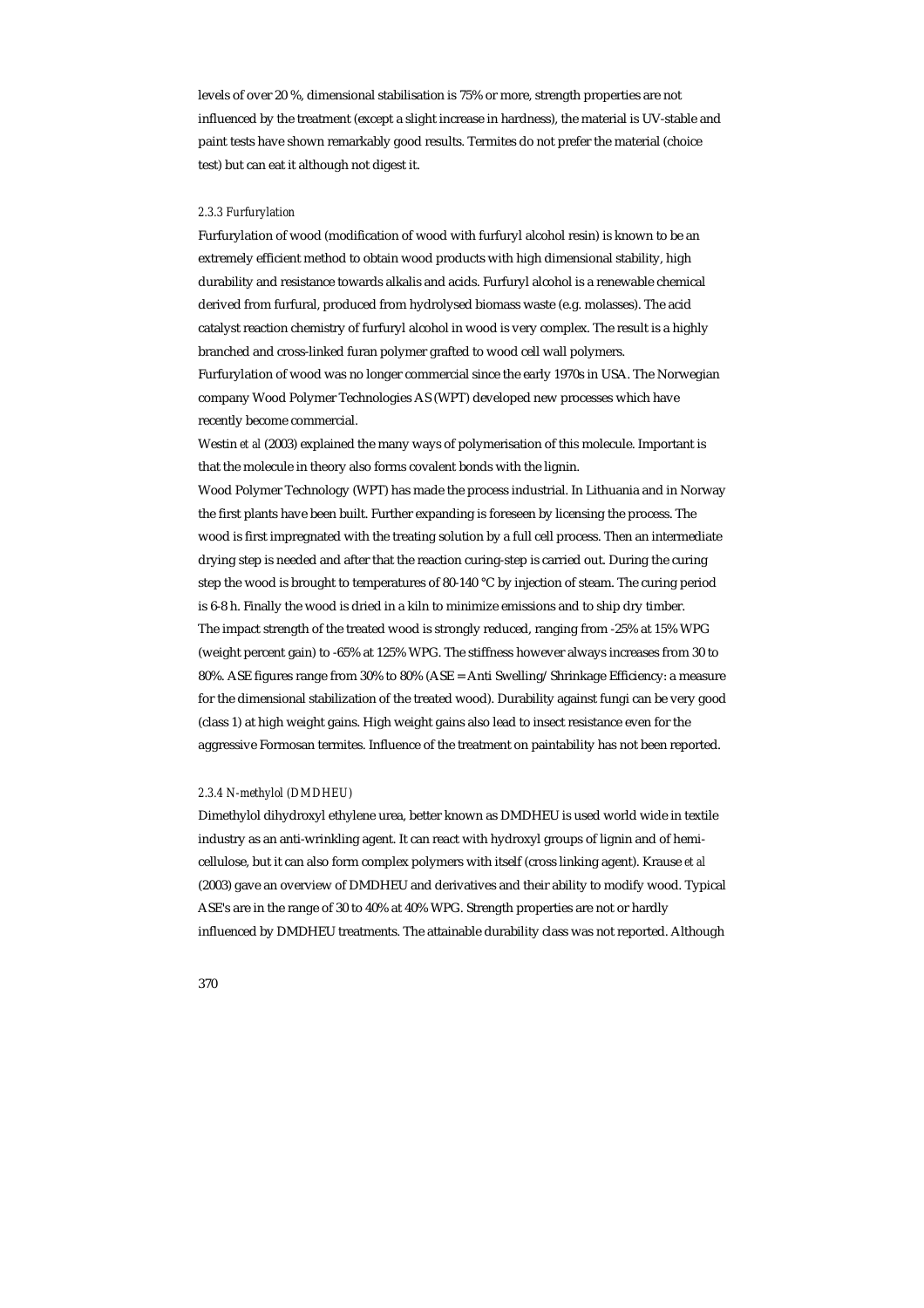adaptations to conventional wood preservative plants to make them suitable for DMDHEU treatments are relatively easy and cheap, to date no companies are known to prepare commercial introduction of this type of modification.

A problem for the application of DMDHEU in the textile industry is the emission of formaldehyde. The same problem for the use of DMDHEU with wood could be expected. The textile industry therefore developed novel chemicals based on DMDHEU, which release a lower amount of formaldehyde, or are completely formaldehyde free. These chemicals are modified DMDHEU (mDMDHEU) or dihydroxydimethylimidazolidinone (DHDMI). These novel chemicals are now under test to enhance the dimensional stability and reduce the emission of formaldehyde.

#### *2.3.5 Reactive oil treatments*

At SHR Timber Research, modification systems have been developed using modified linseed oil as part of EU funded projects (Nurmi 1998, Van Acker 2001). This linseed oil has been altered by an ene-reaction followed by a Diels-Alder-reaction to provide the molecule with a maleic anhydride group. The use of this chemical for wood modification has been patented by DSM Resins (Dekker 2001). The combination of this reactive oil with heat treatments is new. It has lead to high durability, high ASE and no losses in strength in laboratory conditions. At present, the scaling up is being done and the timber treater Foreco in Dalfsen (NL) is the main industrial partner in that project. If the scaling up is successful, the time to market will be relatively short. Any timber treater with a heated autoclave (old creosote equipment) can by means of only slight modifications treat with reactive oils. Consequently, reactive oil treatments have great commercial potential.

# *2.4 Hydrophobation*

Changing the nature of the cell wall from hydrophilic to hydrophobic has been a topic to improve wood quality using several types of natural oils (e.g. tall oils and linseed oil) and synthetic resins (e.g. melamine resins). The last 5 years hydrophobation of wood has gained more interest. It is believed, that hydrophobation helps to reduce the average time that timber is wet under use class 3 exposure conditions.

#### *2.4.1 Organic silicon compounds*

The most interesting group of chemicals used for hydrophobation are the organic silicon compounds (silanes, siloxanes, silicons, etc) (Mai *et al* 2003, Ritschkoff *et al* 2003). The potential of silicon-based hydrophobation agents for improvement of wood properties is at the moment evaluated and demonstrated within the new European project "Hydrophob" (full name "Improvement of wood product properties by increased hydrophobicity obtained by the use of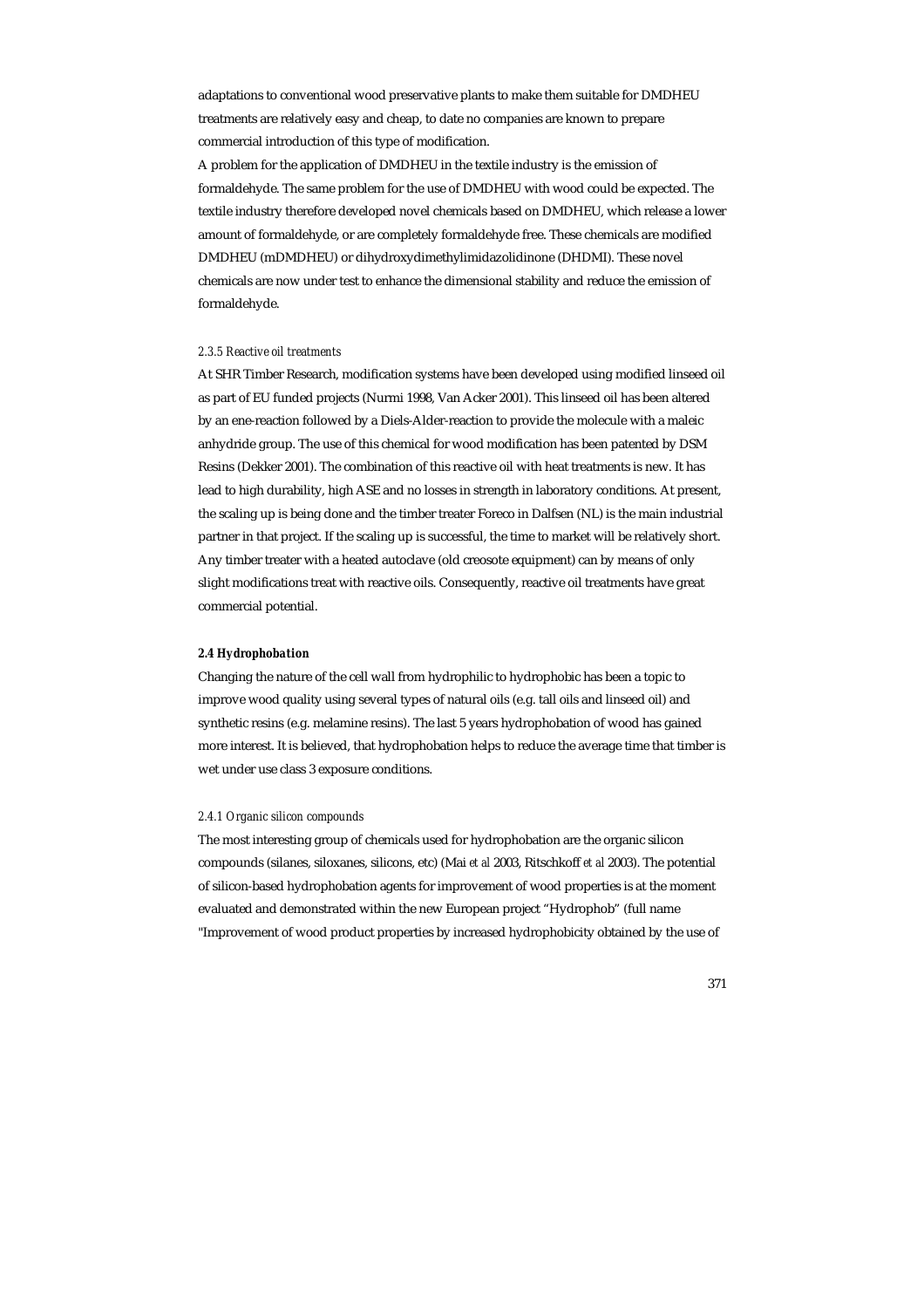silicon compounds"). Some commercial products are tested at present on one of the wooden gantries over Motorway A9 in the Netherlands.

# *2.4.2 Resin and oil treatments*

Recent work performed on the treatment with resins and oils was organised in a European project called "Natural resins as a potential wood protecting agent" (Nurmi 1998). The project studied the whole range of natural based resins and their usability as wood protecting agents. With respect to oil treatments focus was on linseed and hemp oil as water repellent agents. The BFH (Bundesforschungsanstalt für Forst- und Holzwirtschaft) at Hamburg (Sailer *et al* 2000) compared those methods with e.g. melamine resin treatments, described hereafter. Focus on field testing revealed that moisture control can be of major benefit in retarding the onset of decay. It was interesting to notice that the *laboratory assessment* of the anti-swell-efficiency (ASE) revealed low dimensional stability of wood treated with oils, whereas *in the field* oil treated lapjoints (ENV 12037) changed their dimension only to a very small extent and few cracks were detected.

The natural resin project widely covered the evaluation of tall oil resins (TOR) as wood protecting agents. From a huge number of potential candidates a few were chosen to determine the properties of treated wood. Mainly TOR resin and non-volatile solvent ester mixtures were selected. This enabled application methods known as "hot oil" treatments or "Boultonising" techniques. Most resin systems decrease liquid water uptake. However, the ultimate equilibrium moisture content in constant climate room did hardly differ from untreated wood samples.

#### *2.4.3 Melamine treatments*

Melamine resins are forming a stiff solid network with themselves. There are many formulations of melamine. The amount of research on modification with melamine is quite high (Lukowsky 1999, Gsöls *et al* 2003, Rosca *et al* 2003, Hansmann *et al* 2003). In general it is reported that in use class 3 conditions (according to European standard EN 335, e.g. exterior joinery) the behavior of melamine treated wood is good. Micro-checks are prevented under normal exposure conditions. The top surface of the wood is much more stable. Durability tests also show good results, mainly depending on the amount of resin used. ASE values up to 40% are reported. There is a distinct industrial interest to start with melamine treatments of wood on a commercial scale.

#### *2.4.4 Hot oil treatment*

The treatments described here are not to be compared to creosote treatments.

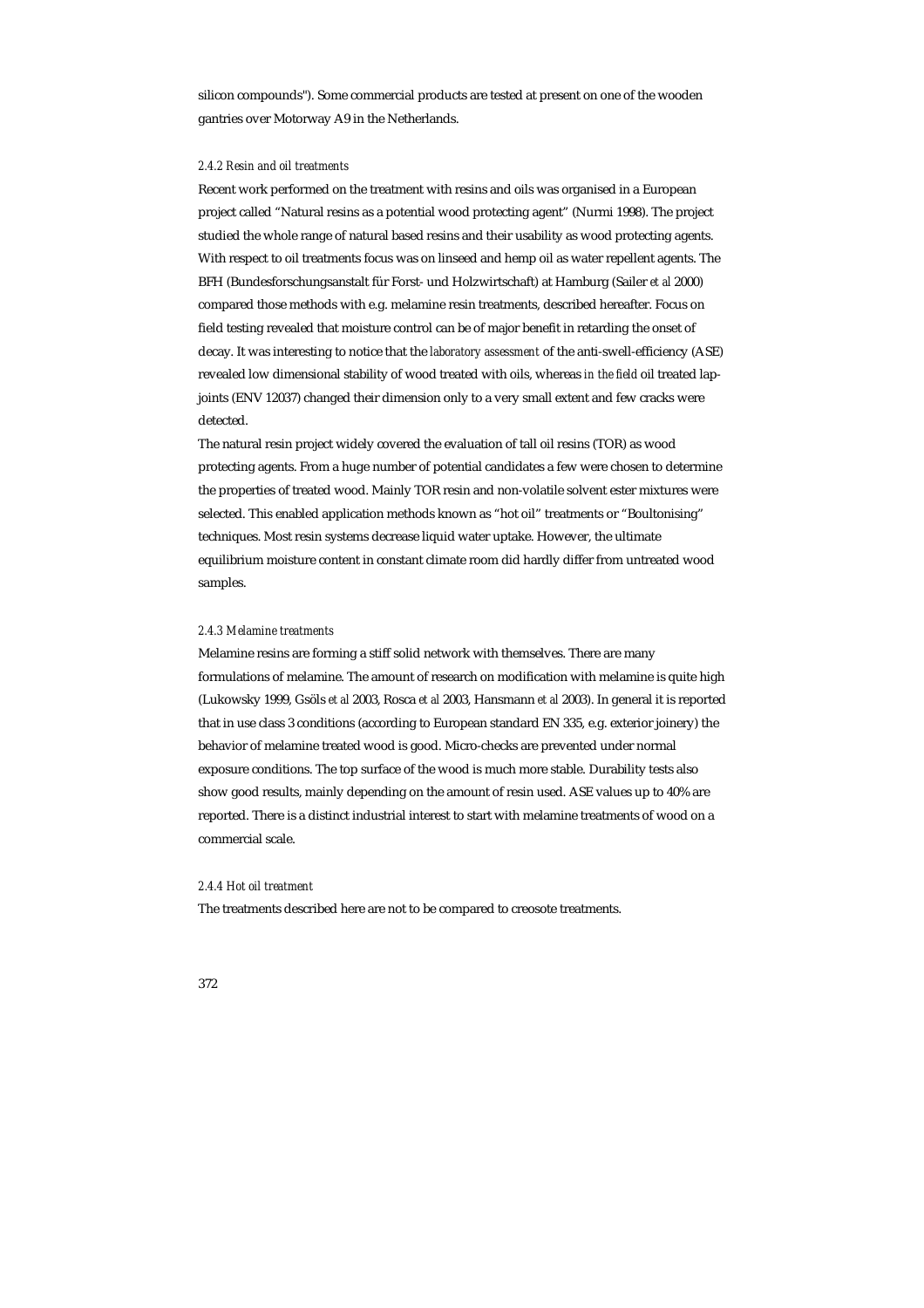In France a hot oil treatment of green chestnut has been developed. The process uses relative low temperature (120 °C – 140 °C) and is not regarded as heat treatment in the narrow sense, but merely an improved oil treatment system.

Another oil heat treatment process, developed at CIRAD (Grenier *et al* 2003), can be divided into two phases. The first phase consists of submerging the wood into an oil bath at 160 °C – 200 °C. In the presence of strong heat flows, the material warms up to over 100 °C. The water, which is contained in the cells, evaporates creating an overpressure inside the wood. This vaporization moves from the surface to the centre. There is steam repulsion outside the wood, mostly in the fiber direction. In the second phase, the wood piece is soaked into an oil bath at a temperature lower than the boiling temperature of water, at the pressure in the cold bath. The wood then cools down leading to water condensation. The created low pressure causes oil penetration. The work was performed using groundnut oil for the hot bath as it is resistant to high temperatures and raw linseed raw oil (cold squeezed) for the cold bath.

#### *2.4.5 Royal process*

Recently much research effort has gone in the improvement of the Royal treatment (Treu *et al*  2003). In this treatment the curing of wood preservatives is done by hot oil treatments. Since biocides are used in this case it does not come under the given definition of wood modification. Oil and water repellents are well known in different applications. As wood treatments they are beginning to attract more interest for practical applications especially in combination with known wood preservatives. Because of their water repellent effect they can improve the hydrophobicity of surfaces of wood. Therefore they also have a positive effect against leaching of preservative compounds.

Several authors report results from durability tests against micro-organisms on wood samples treated with different natural oils only. Their findings indicate that an oil treatment alone (even at higher retention) does not increase the resistance of non durable wood species like pine and spruce sufficiently for most outside applications, especially related to long term stability. The combination of a basic impregnation with a wood preservative and the subsequent treatment with modified natural oil at elevated temperature was developed some 25 years ago, usually referred to as the "Royal Process". Only recently there has been increasing interest in this technique both from the scientific and commercial side.

# *2.5 Conclusions*

In the last 5 years the commercialization of thermal wood modification has become a fact. In the Netherlands there are at present some 10 different brands of thermally modified wood available on the market. The present production of thermally modified wood worldwide is estimated to be about 50 000 m3 per annum and is still growing almost completely used for non-structural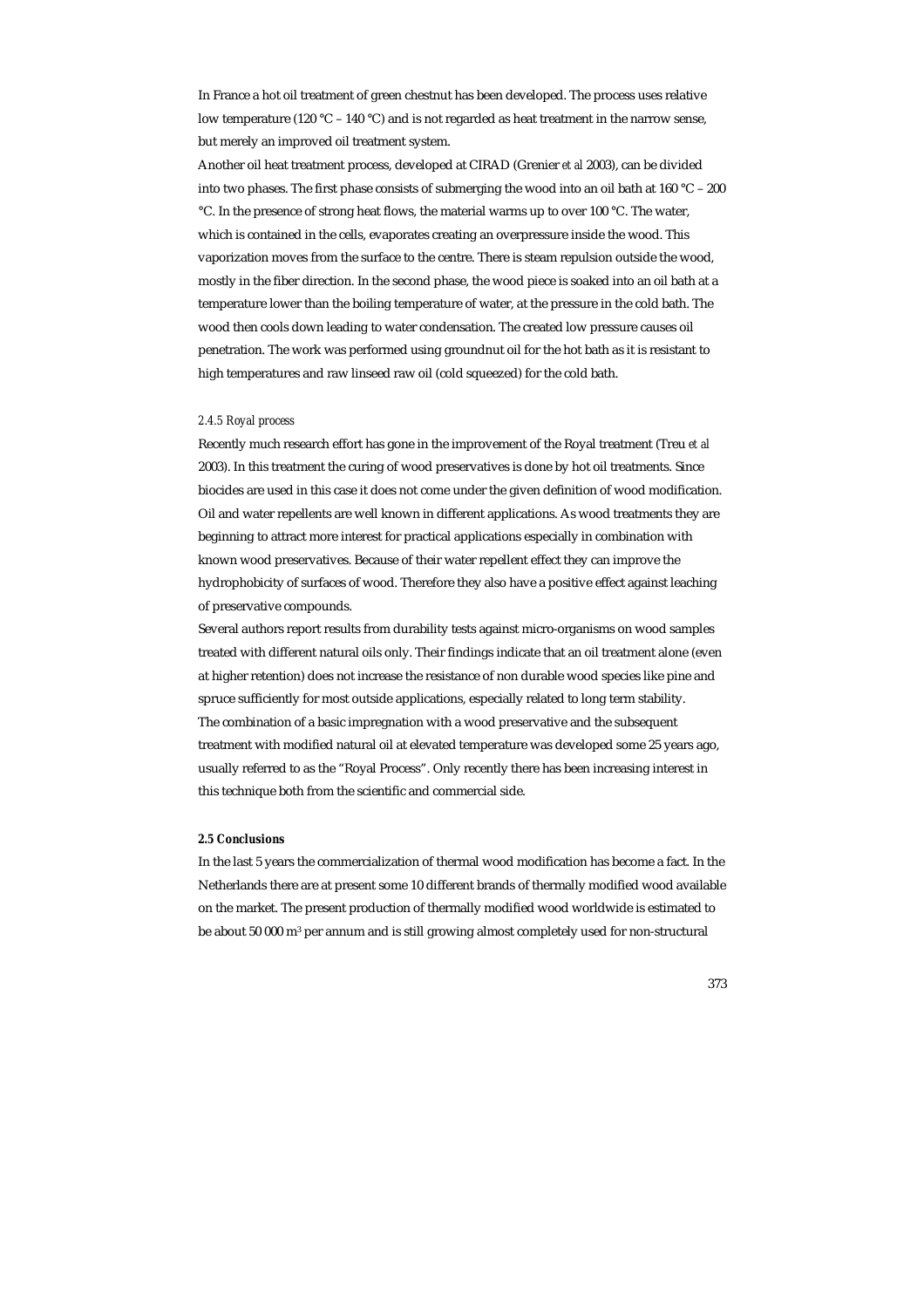hazard class 3 conditions. The conclusion, that thermally modified wood has got a foot on the ground, is therefore justified.

More recently the first chemical modification processes have reached the market or are in the process of coming to the market. In general the diversity of properties that may be reached by chemical modification is much bigger compared to other modification processes. In the laboratory it has been proven that almost any desired property can be improved with chemical modification. This may lead to either wood with superior qualities or to tailor-made products, which potentially lead to the use of wood in areas where it has never been used before. It is expected that the market for chemically modified wood will increase dramatically in the coming 5 years.

Specific wood modification processes designed for the wood based panel sector and probably also for the production of wood plastic composites, will be developed based on the principles of timber modification. Inevitably new options will become commercial in future dealing with properties of the wood component in the composites, but also with improved interaction e.g. by means of grafting processes.

The fact that modified wood now has established its name and is becoming a commercial success is very promising. Firstly because it will enable environmental responsible use of wood, secondly because it helps to preserve our natural resources and thirdly because it promotes the use of one of the most important renewable resources.

# **3 Variability in degree of modification within wood**

# *3.1. Introduction*

In all treatments of wood the variability in the material plays a key role. This variability exists between species, between growing areas, between individual trees but even in wood of the same tree and furthermore on an anatomical and ultrastructural level. In this chapter the treatability of beech and spruce with respect to acetylation are given as an example of this phenomenon.



*Figure 2. The reaction of wood with acetic anhydride*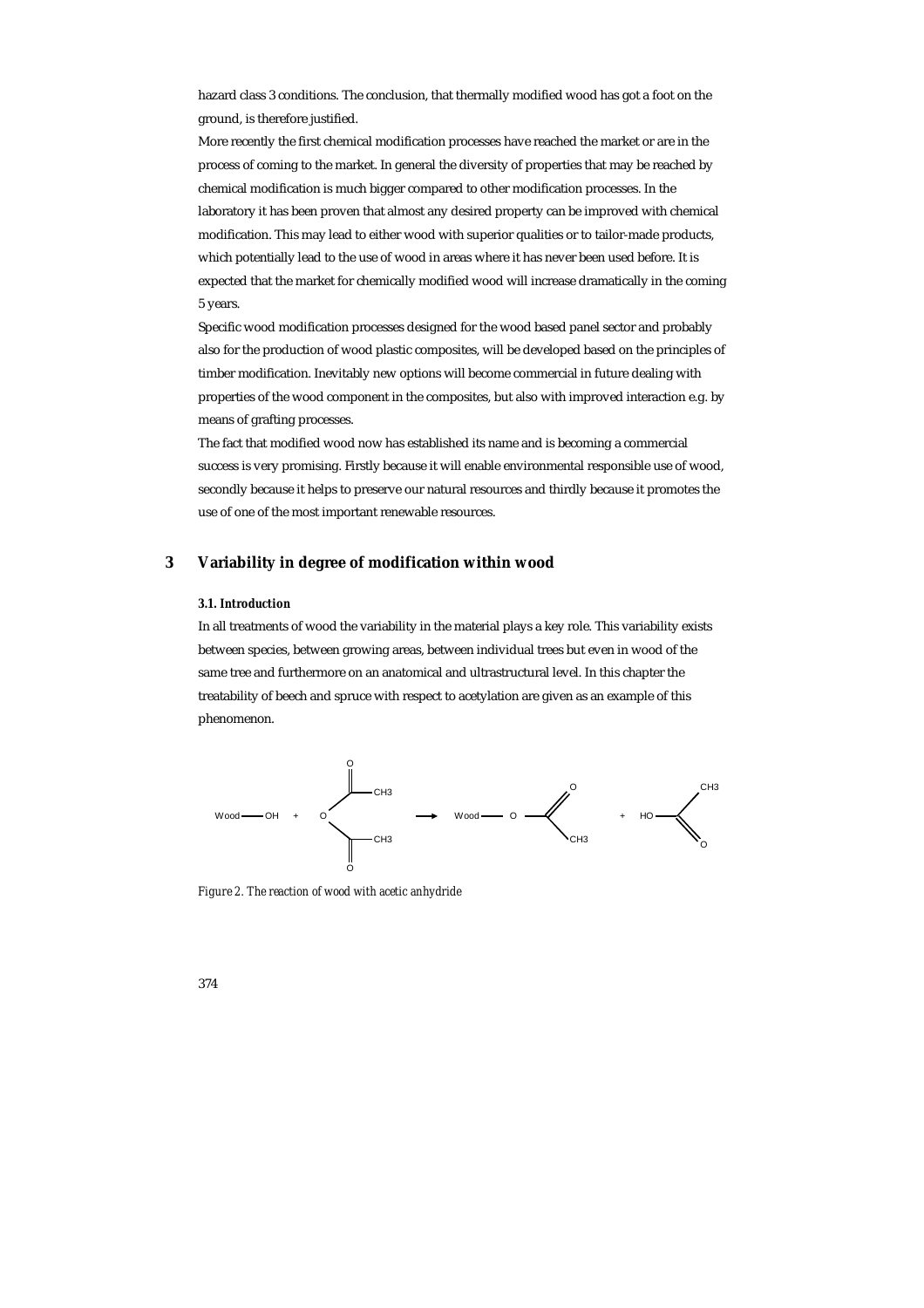In order to be acetylated (see reaction equation figure 2), the cell wall material needs to be in intimate contact with the acetylation agent (acetic anhydride). The crucial part of the acetylation process therefore is the impregnation step before actual chemical acetylation process (part of the box "acetylation" in figure 3). The penetration of liquid into the wood is a process that needs to be described at three different levels. At the first level (anatomical level) it is important to get the liquid from the wood surface deeper into the wood. At this level the cell lumina are filled. Also at this level, the treatability of wood comes to expression. In species that close their cell structure, like spruce, liquid penetration is difficult. The second level is the penetration of the liquid from the cell lumina into the cell wall (ultra structural level). Even within the same genus the width of cell wall cavities may differ. This influences the maximum molecule size that can enter the cell wall. At the third level the penetration of the molecules between the cell wall polymers takes place (chemical level). The size and nature of the molecules are a key factor at this level.



*Figure 3. Major steps in the acetylation process* 

At laboratory scale impregnation with acetic anhydride is a well-known and relatively easy process. Complete impregnation can easily be reached in small samples. In up-scaling, the process, the dimension of the wood and the wood species play an important role. Sharp gradients in acetyl contents in the wood can be the result of poor penetration. Acetylation is swelling the wood, which, if inhomogeneous, results in internal tension and cracking. Treatability of a wood species, as well as the acetylation process are critical. Refractory (difficult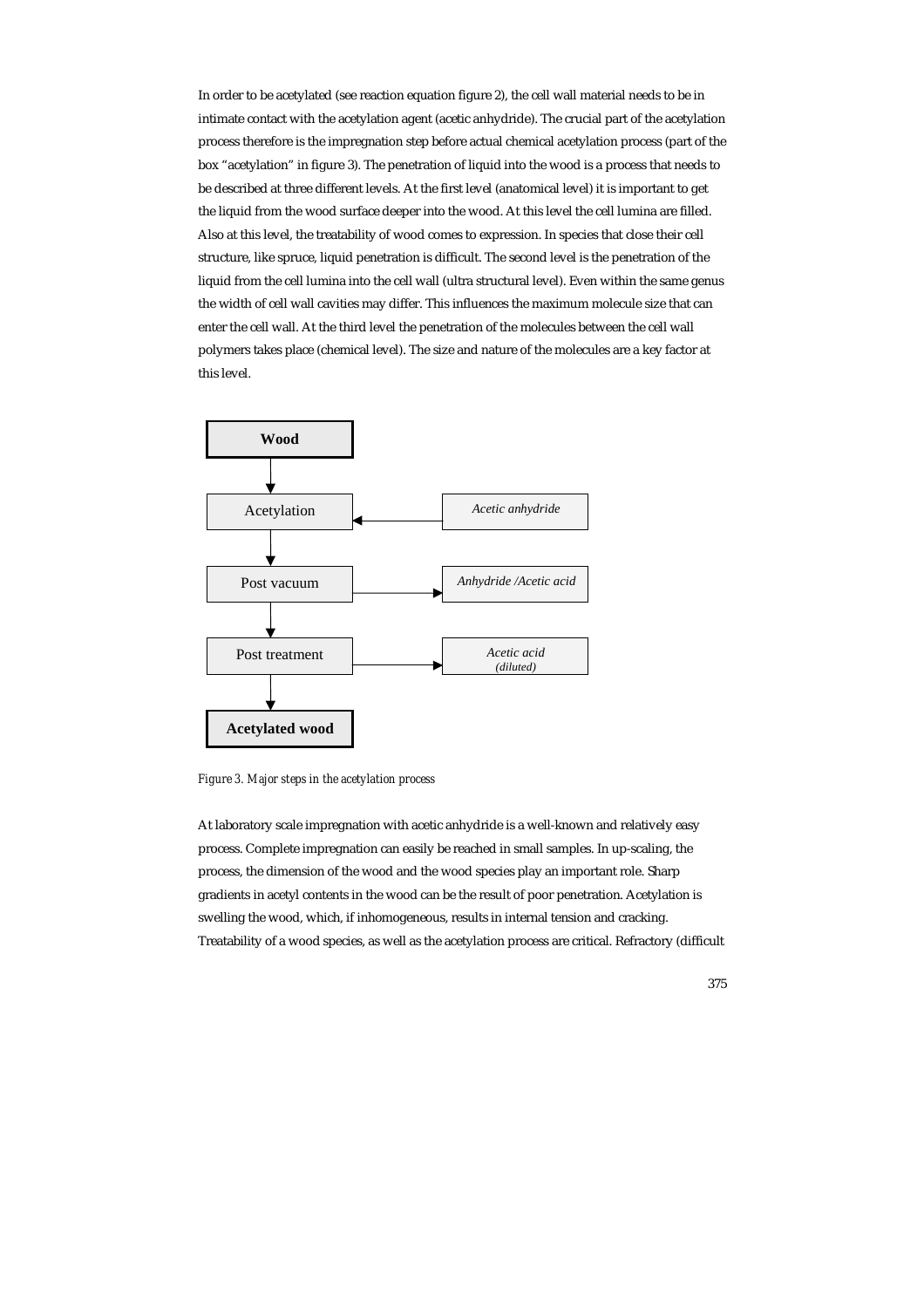to impregnate) wood species, like spruce and Douglas fir, are therefore in general not suited for acetylation if large dimensions are considered. Methods to improve the impregnability of a wood species, such as fungal pre-treatment, oscillating pressure methods and incising (Messner et al., 2003), could be a solution to upgrade the treatability of refractory wood species and allow them to be treated by acetylation. Treatment with gas instead of liquid can be an other, since the diffusion of gases through cell wall material is an order of magnitude faster than that of most liquids. The treatability classification of wood species, as given in the EN 350-2, is mainly based on impregnation of waterborne systems or on creosote oils. In the case of acetylation, acetic anhydride is used, which behaves differently compared to water. But even so, there is a clear need to improve the penetration of the liquid in refractory species.

As part of a research program on how to improve the treatability of wood with respect to acetic anhydride, it was necessary to gain a good impression on the normal permeability of beech and Norway spruce for liquid anhydride. Therefore boards of various thicknesses and lengths of Norway spruce and beech were treated in a number of not optimised acetylation processes.

#### *3.2. Materials and Methods*

Boards of Norway spruce (*Picea abies* (L.) Karst) and beech (*Fagus sylvatica* L.) of different sizes (length and thickness) were acetylated in a pilot plant. In order to get good comparison data the impregnation process for this research was kept constant. It consisted of a period of 30 minutes vacuum and a period of 15 minutes at 1,0 MPa pressure. This is, on purpose, not an optimised system. An optimised system relates the impregnation process to the timber species and dimensions. In the first batch samples with various thicknesses have been acetylated (see table 1), and in the second batch the length as well as the thickness of the samples was varied.

*Table 1. Batch 1 - Norway spruce and beech (width 120 mm, length 1.2 m) of various thicknesses.* 

| <b>Wood species</b>                                                                                                                                   | Thickness (mm) |  |  |  |                             |  |  |     |                |    |    |    |  |
|-------------------------------------------------------------------------------------------------------------------------------------------------------|----------------|--|--|--|-----------------------------|--|--|-----|----------------|----|----|----|--|
|                                                                                                                                                       |                |  |  |  | 3 5 7 9 11 13 15            |  |  | 20  | 25             | 30 | 40 | 50 |  |
| Norway spruce $x \times x \times x \times x \times x$                                                                                                 |                |  |  |  |                             |  |  |     | $\mathbf{x}^1$ |    |    |    |  |
| Beech                                                                                                                                                 |                |  |  |  | $X$ $X$ $X$ $X$ $X$ $X$ $X$ |  |  | X X |                |    |    |    |  |
| <sup>1</sup> the 25-mm board of Norway spruce had the radial face on the largest side, the other samples had the tangential face on the largest side. |                |  |  |  |                             |  |  |     |                |    |    |    |  |

| <b>Wood species</b> | Thickness (mm) | Length (mm) |
|---------------------|----------------|-------------|
| Norway spruce       | 27             | 500, 1500   |
|                     | 40             | 500, 1500   |
| Beech               | 27             | 500, 1500   |
|                     | 60             | 500, 1500   |

*Table 2. Batch 2 – Norway spruce and beech of various lengths and thicknesses.*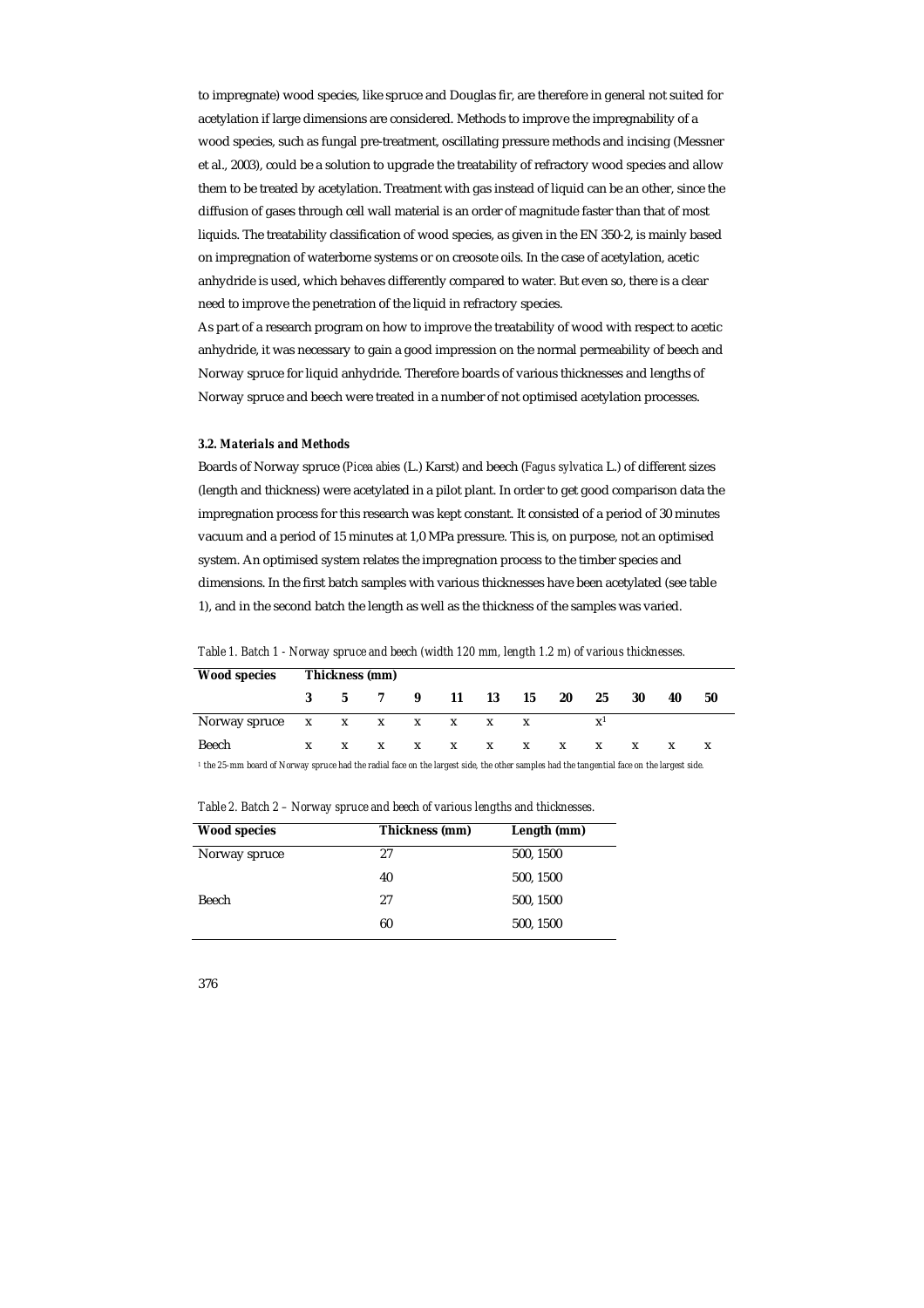After the treatment, consisting of impregnation, acetylation reaction, post-vacuum and posttreatment (see figure 2), samples were taken of the boards. The samples have been obtained by using a top router. The shavings were collected in plastic sample bags and then further processed for the analyses. At least two boards per category were sampled in this way and analysed. The analysis method consists of a saponification step followed by High Performance Liquid Chromatography (HPLC) conform SHR Internal Standard Operation Procedure WVS\_SHR\_056-EN. The method has been published (Beckers et al., 2003). The samples of batch 1 have been taken at various depths in the middle of the board's length. The samples of batch 2 (length experiment) have been analysed over a length gradient by analysing the core of the sample. In this way the gradient in acetyl content was determined both in the direction of the height of the board and in the length of the board.

From the acetyl contents and the depths of the samples gradients have been calculated. The acetyl content as a function of depth is presented in figures 4 – 7, the gradient (i.e. the difference in acetyl content per unit of length) as a function of depth is presented in a graph (fig. 8).

#### *3.3. Results*

The acetyl content in the middle of the sample's length at various depths is graphical expressed in figures 4 and 5 for respectively beech and Norway spruce acetylated in batch 1. The values represent the average acetyl content (i.e. relative mass of acetyl groups compared to the total mass of the treated wood) of two boards per category. In figures 6 and 7 the results of batch 2 are plotted. The length of the board is set along the X-axis. A clear effect of the longitudinal penetration can been seen for spruce, and especially in the 40 mm thick samples (figure 7).



*Figure 4. The achieved acetylation content in depth for various wood dimensions of beech acetylated within one batch.*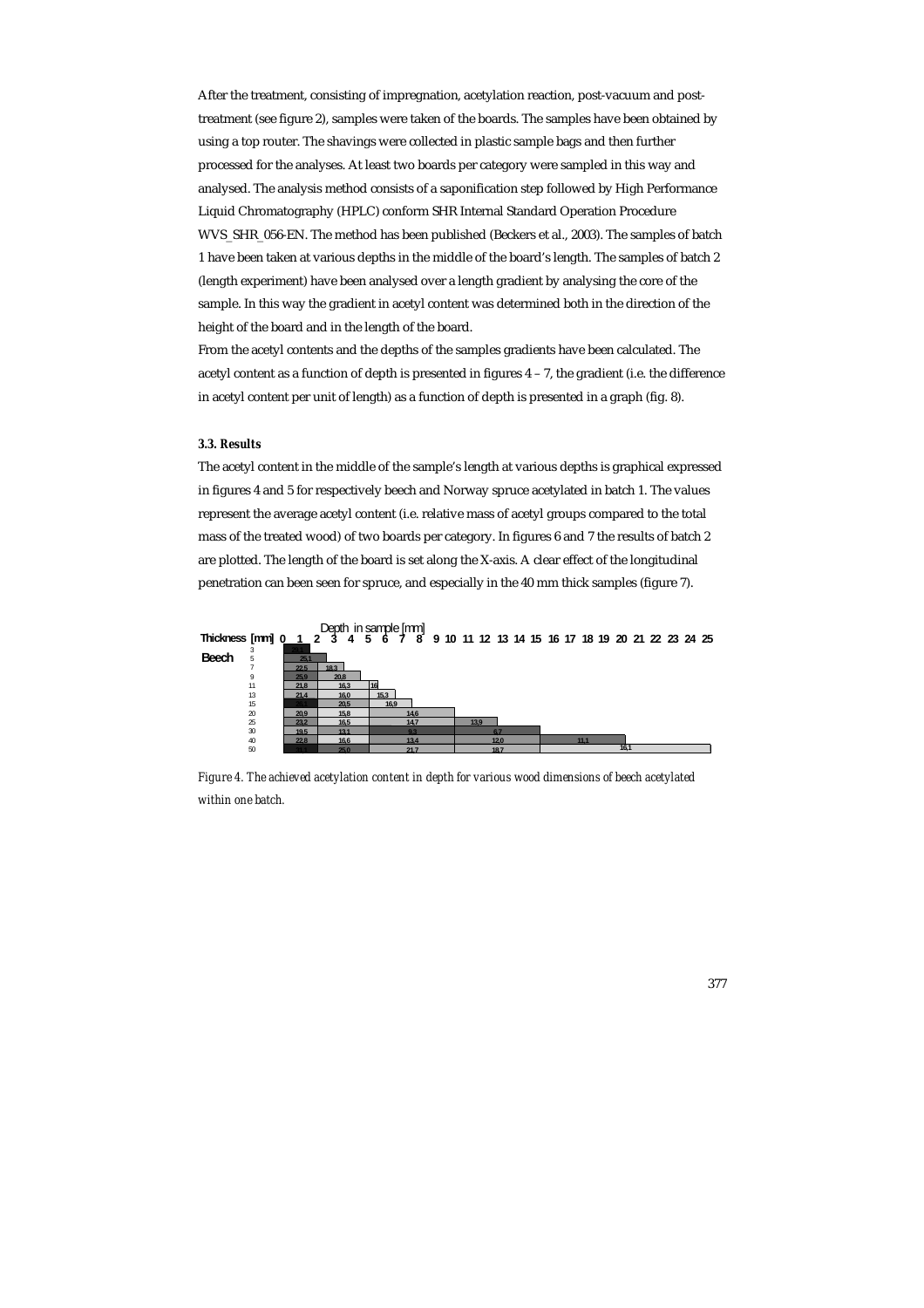

*Figure 5. The achieved acetylation content in depth for various wood dimensions (up to 25 mm) of Norway spruce acetylated within one batch.* 



*Figure 6. The achieved acetylation content in length for 27 and 60-mm thick and 500 and 1500 mm long beech acetylated within one batch.* 



*Figure 7. The achieved acetylation content in length for 27 and 40-mm thick and 500 and 1500 mm long Norway spruce acetylated within one batch.* 

The penetration in depth of acetic anhydride in Norway spruce during the first batch is lower than that in beech. Under the used process conditions, a steep gradient in acetyl content (in depth) is observed for Norway spruce dimensions of 13 mm and up, while sharper gradients in depth are starting at 30 mm for beech.

In the graph (figure 8) the gradient, that is the decline in acetyl content per distance into the wood (in -% / mm), is plotted against the depth of the board.

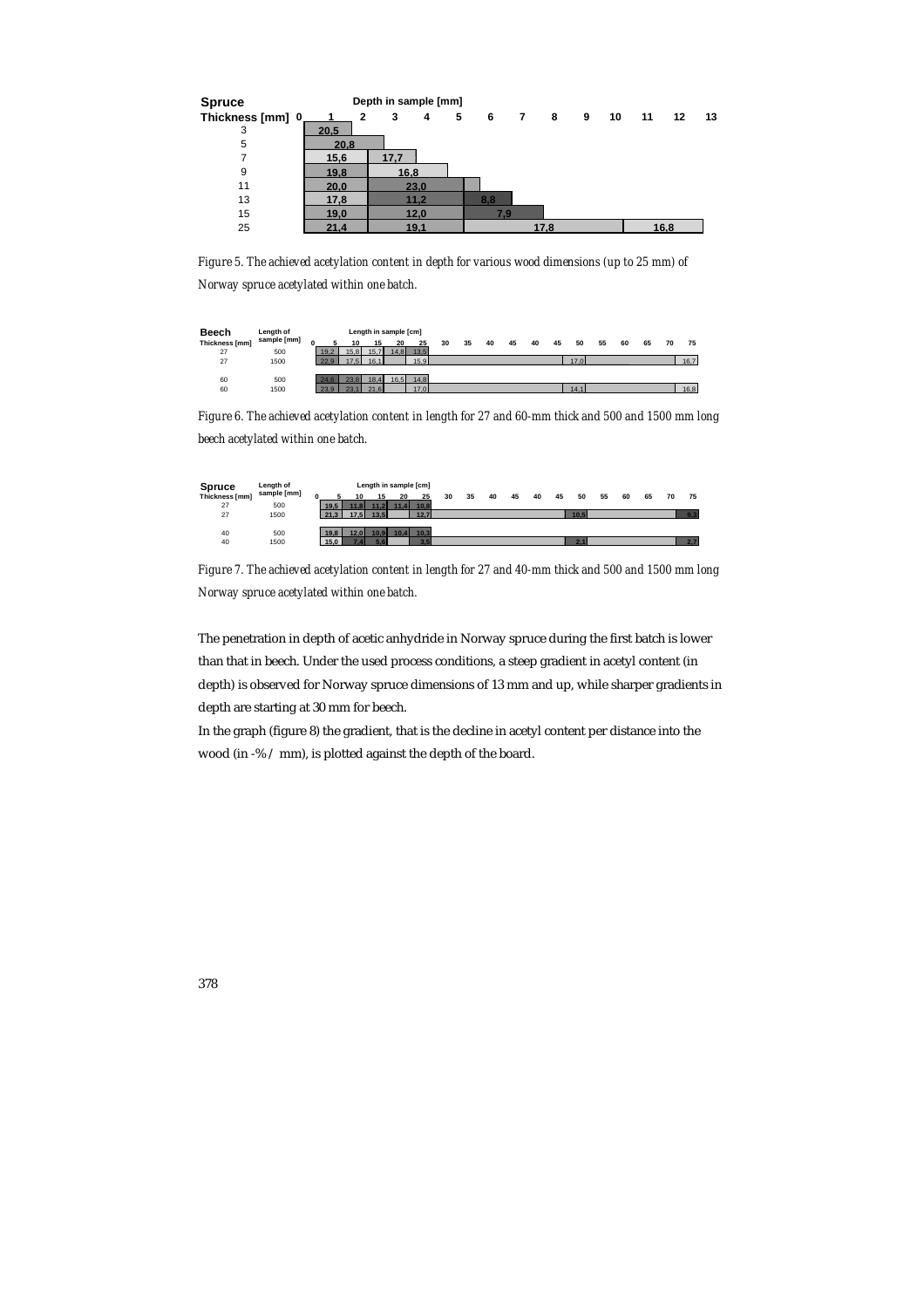

*Figure 8. Acetyl gradient as a function of depth in spruce. Remark: The 25 mm sample is quarter sawn (indicated as qs).* 

In figures 5 and 8 the effect of sawing patron is visible in the 25 mm board of Norway spruce, which was quarter sawn while the other samples are plain sawn.

# *3.4. Discussion*

Known differences in treatability of wood species, related to liquids, also reflect in liquid acetic anhydride impregnation. According to EN 350-2 the treatability of Norway spruce is classified as 3-4 (sapwood 3 variable, 3-4 heartwood), while beech heart- and sapwood are classified as 1 (4 if red-heart is present). Treatability class 1 gives good penetration of the anhydride, treatability class 4 poor. Liquid acetic anhydride seems to penetrate deeper into wood than water. Here even in the core (i.e. heartwood) increased acetyl contents are found, whereas waterborne systems in spruce usually result in an envelope pattern, i.e. only a few mm are penetrated.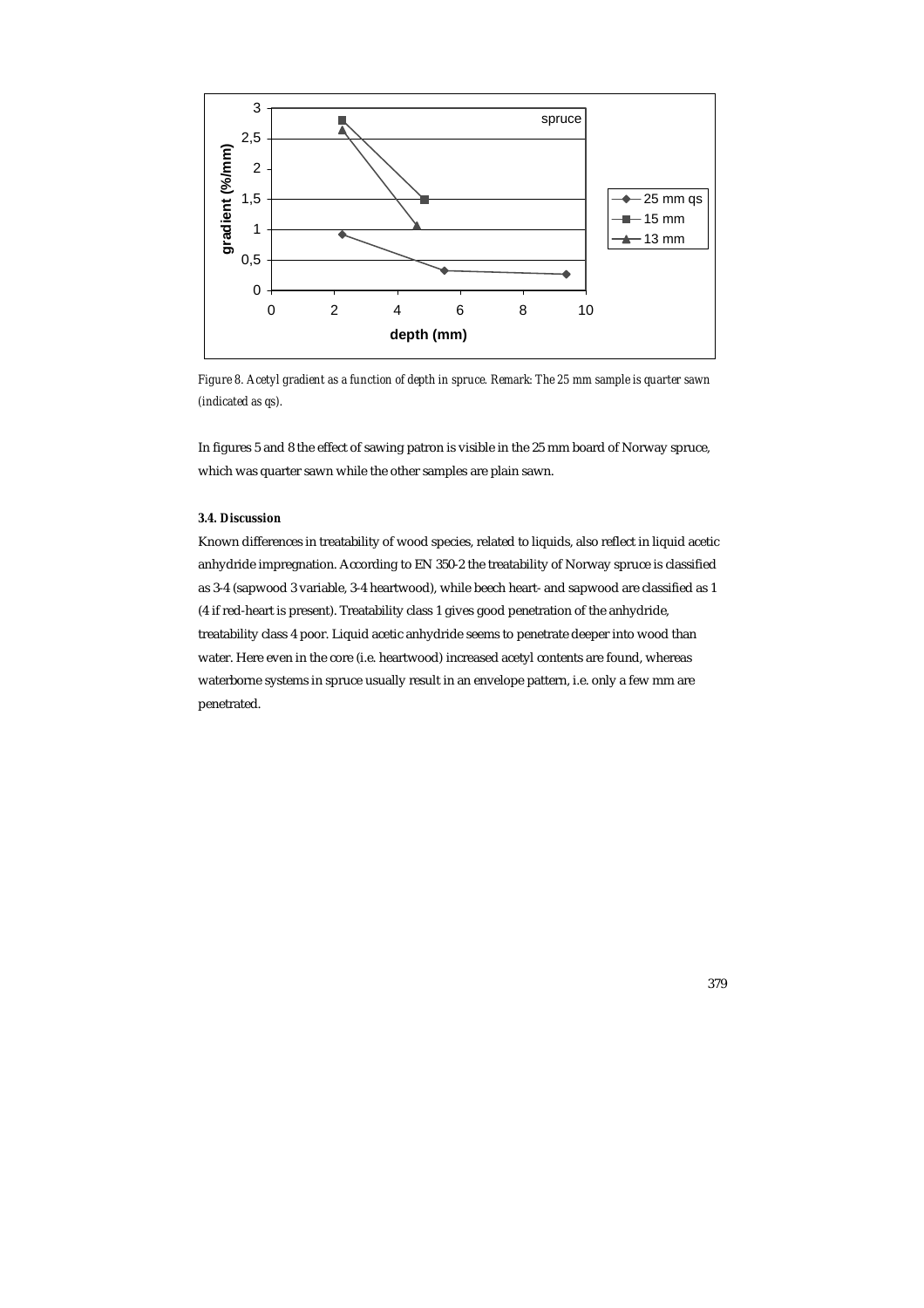

*Figure 9. Liquid and gas penetration (upper drawing) and thermal profile (lower drawing) during reaction phase (C1 > C2 > C3 and*  $T_1 > T_2 > T_3 > T_4$ *)* 

The main difference with water borne systems is that, probably during the reaction step, acetic anhydride penetrates the cell walls as gas and migrates deeper into the wood structure than the liquid. Even at temperatures below the boiling point of acetic anhydride this occurs. Locally in the wood, because of the exothermic reaction of the hydroxyl groups with the anhydride and the reaction of water with anhydride (also exothermic), the temperature is likely to be well above the boiling point of acetic anhydride (t  $> 139$  °C). This means that locally the pressure of the anhydride gasses, combined with that of the acetic acid that is formed, can be raised and that the anhydride can penetrate the cell walls and adjacent cells as a consequence. There it will react easily with the available hydroxyl groups in the wood, thus, because of the exothermic reaction, even increasing the temperature. Because of the difficult transport of heat through wood this may lead to internal burning if not well controlled. At those places where liquid is present in the wood the heat can be lead away relatively easily. However in the core of the wood where the liquid has not penetrated these burning effects can be seen, if the process is not well adapted to control this phenomenon.

A typical liquid front situation, as known in envelope treatments where only the outer surface is treated, does not appear in acetylated wood. Even in a refractory species like Norway spruce the acetyl content and gradient is not very steep, albeit that in the outer mm's the gradient is the highest. In a more open species like beech the highest concentrations are still to be found in the outer layers, but even so, the gradient is rather smooth. Consequently, it is very unlikely that tension stresses in the wood, caused by the differences in swelling, will be raised to such an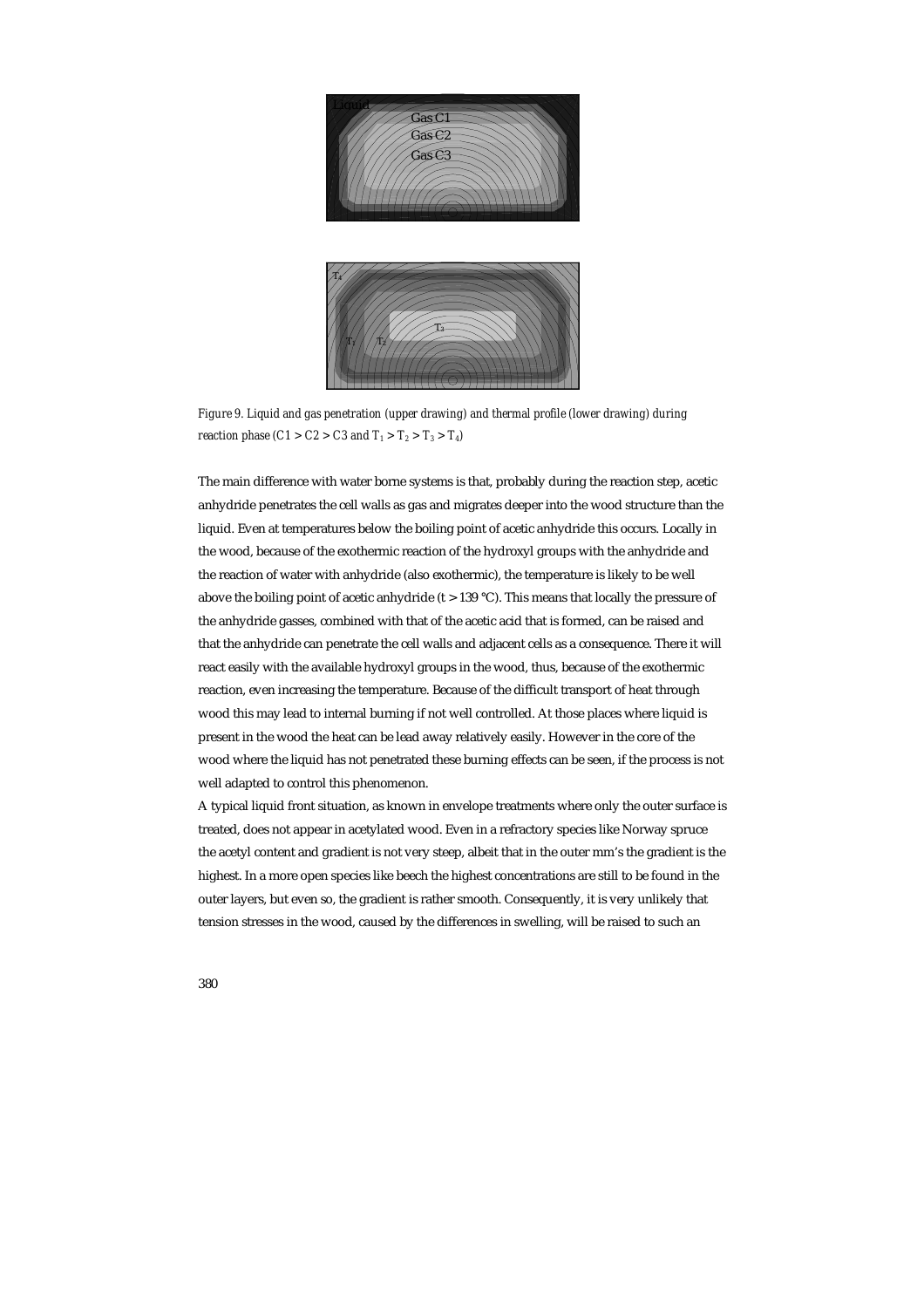extent, that cracks or distortions will occur. This partly explains the fact that there are only small differences in mechanical properties between treated and untreated wood. However, the acetyl content in the deeper layers of the spruce is still not at a desirable level. This means that the chosen process conditions are not ideal. Experience with long processes learns that even in spruce of bigger dimensions the wanted acetyl content can be obtained. In order to limit the process times and thus making the processes more economical, acceleration of these processes is wanted. Further optimisation of the acetyl processes is still going on. The focus is on gas diffusion with controlled temperature and on methods to improve the accessibility. Another easily way to overcome treatability problems is to treat wood of small dimensions only and use all sorts of wood engineering techniques to obtain the desired products. For instance, to date it is already very easy and economically viable to make real exterior plywood. In that case the veneer sheets need to be treated before gluing them together. The strongly reduced swelling and shrinkage behaviour of such a product allows leaving away dilations. With a board like that, using a transparent coating, the attractiveness of wood really comes to expression.

# *3.5. Conclusion*

The results show that process conditions and the wood species have a clear influence on the acetyl content gradients to be expected in the wood. The treatability classification of wood species as given in EN 350-2 does not apply when systems other than strictly liquid penetrations are considered. Even the liquid front, with acetylation processes, penetrates deeper than the waterfront with waterborne systems such as many contemporary biocide systems. In spruce the effects of the crosscut sides is limited to the outer 10 cm. In general it is very complicated to separate the crosscut side effect and the lateral effect. Especially with the more open wood species this is a research methodology challenge. With acetylation there is evidence that at least part of the penetration takes place in the gas phase.

When scaling up processes in wood modification, it is important to be able to control the process conditions in such a way that gradients are limited. This is valid for both the impregnation and reaction conditions. Though very different in treatability, both a refractory species like spruce and a very open species like beech, require well-defined and controlled processes. The steering of the process conditions in order to control and limit the temperature in the wood, is the most important challenge here.

# **References**

Akitsu, H., Norimoto, M., Morooka, T. and Rowell, R.M. (1993) Effect of humidity on vibrational properties of chemically modified wood. *Wood and Fiber Science,* **25**(3), 250-260.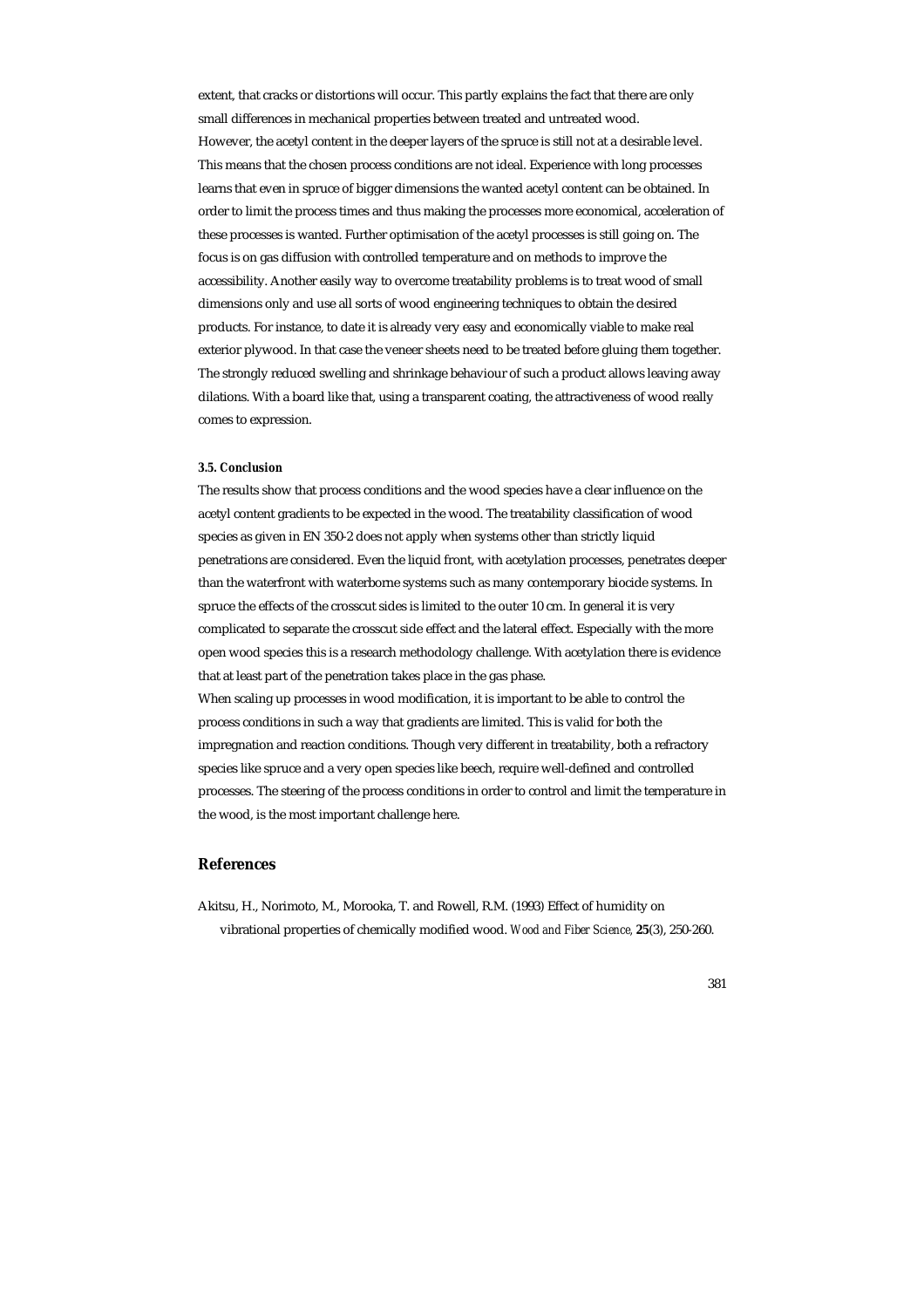- Beckers, E.P.J., Militz, H. and Stevens, M. (1994) Resistance of acetylated wood to basidiomycetes, soft rot and blue stain. *International Research Group on Wood Preservation.* Document no. IRG/WP 94-40021.
- Bongers, H.P.M. and Beckers, E.P.J. (2003) Mechanical properties of acetylated solid wood treated on pilot plant scale. *Proceedings of the first European Conference on Wood Modification*, Ghent, Belgium, 341-350.
- Boonstra, M, Tjeerdsma, B.F. and Groeneveld, H.A.C. (1998) Thermal Modification of Non-Durable Wood Species. 1. The PLATO Technology: Thermal Modification of Wood. *International Research Group on Wood Preservation.* Document no. IRG/WP/998-40123.
- Burmester, A. (1973) Einfluss einer Warme-Druck-Behandlung halbtrockenen Holzes auf seine Formbeständigkeit. *Holz als Roh- und Werkstoff*, **31**, 237-243.
- Chanrion, P. and Schreiber, J. (2002) Bois traité par haute température. *Éditions CTBA.* ISBN 2- 85684-053-1, 115 pages.
- Chen, G. and Rowell, R. (1989) Fungal and termite resistance of wood reacted with periodic acid or sodium periodate. *Wood and Fiber Science,* **21**(2), 163-168.
- Dekker, G.H. (2001) European Patent appl. EP 1 174231 A1.
- Felby, C., Pedersen, L.S. and Nielsen, B.R. (1997) Enhanced Auto Adhesion of Wood Fibers Using Phenol Oxidases. *Holzforschung*, **51**, 281-286.
- Grenier, D., Baillères, H., Méot, J-M., Langbour, P. and Lanvin, J-D. (2003) A study of water loss and oil absorption during oleothermic treatment of wood. *Proceedings of the first European Conference on Wood Modification*, Ghent, Belgium, 23-32.
- Goethals, P.; Stevens, M. (1994) Dimensional stability and decay resistance of wood upon modification with some new type chemical reactants. *International Research Group on Wood Preservation*. Document No. IRG/WP/94-40028.
- Goldstein, I.S., Jeroski, E.B., Lund, A.E., Nielson, J.F. and Weaver, J.W. (1961) Acetylation of wood in lumber thickness. *Forest Products Journal,* **11**(8), 363-370.
- Gsöls, I., Rätzsch, M. and Ladner, C. (2003) Interactions between wood and melamine resins effect on dimensional stability properties and fungal attack. *Proceedings of the first European Conference on Wood Modification*, Ghent, Belgium, 221-225.
- Hansmann, C., Gindl, W., Zargar-Yaghubi, F. and Wimmer, R. (2003) Melamine modification of acetylated spruce wood. *Proceedings of the first European Conference on Wood Modification*, Ghent, Belgium, 365-369.
- Hill, C.A.S., Hale, M. and Forster, S.C. (2004) Investigations of the role of cell wall moisture content and micropore blocking in the decay protection mechanism of anhydride modified wood. Presentation given at the *Final Conference of COST Action E22*, Estoril, Portugal.
- Hill, C.A.S. and Jones, D. (1996) The Dimensional stabilisation of Corsican pine sapwood by reaction with carboxylic acid anhydrides. *Holzforschung*, **50**(5), 457-462.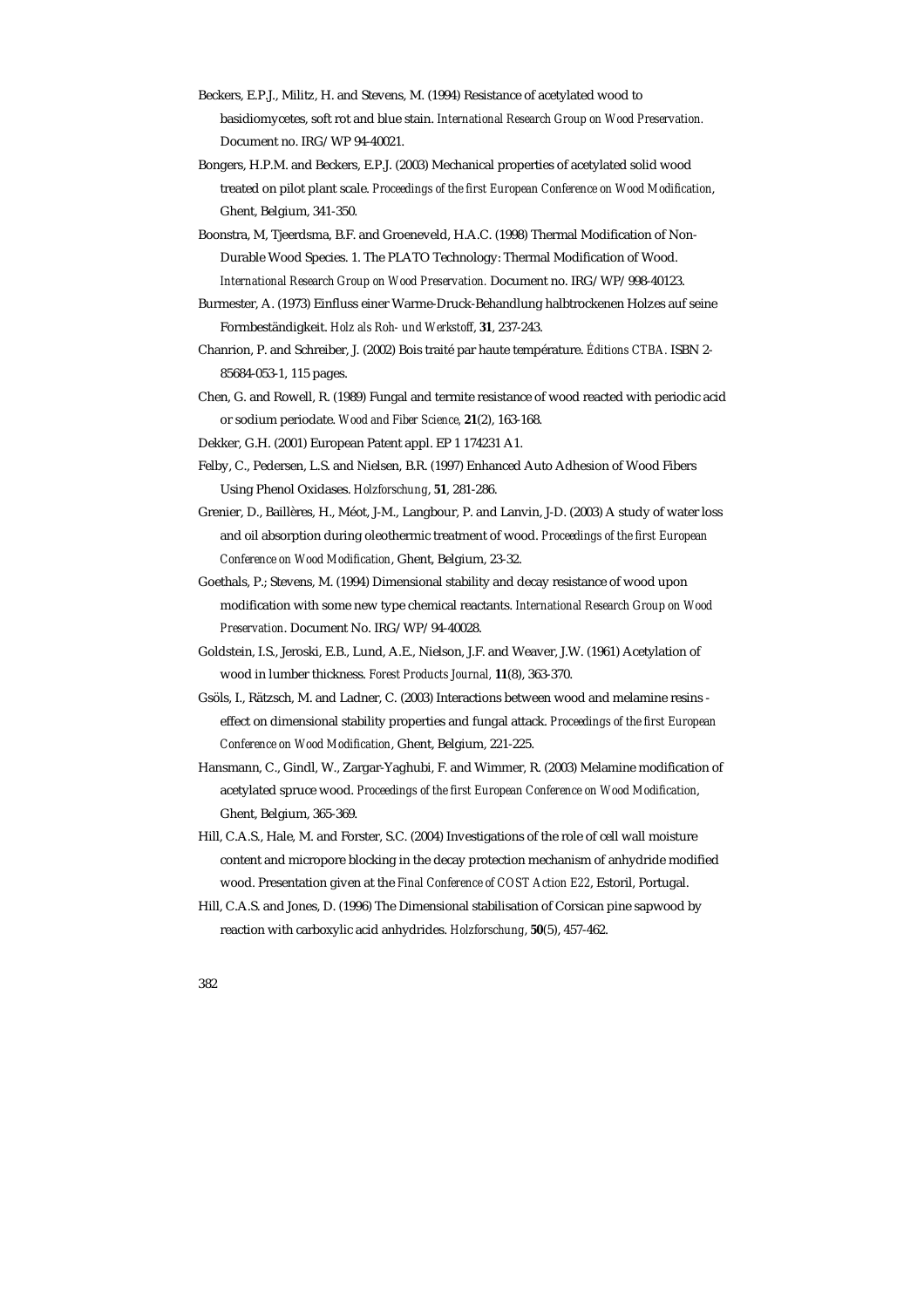- Hill, C.A.S and Jones, D. (1999) Dimensional changes in Corsican pine sapwood due to chemical modification with linear chain anhydrides. *Holzforschung*, **53**(3), 267-271.
- Hill, C.A.S., Jones, D., Strickland, G. and Cetin, N.S. (1998) Kinetic and Mechanistic Aspects of the Acetylation of Wood. *Holzforschung,* **52**(6), 623-629.
- Hill, C.A.S. and Mallon, S. (1998) The Chemical Modification of Scots Pine with Succinic Anhydride or Octenyl Succinic Anhydride. I. Dimensional Stabilisation. *Holzforschung,* **52**, 427-433.
- Homan, W.J. and Bongers, H.P.M. (2004) Influence of up-scaling processes on degree and gradient of acetylation in spruce and beech. Presentation given at the *Final Conference of COST Action E22*, Estoril, Portugal.
- Jamsa, S. and Viitaniemi, P. (2001). Heat treatment of wood Better durability without chemicals. Review on heat treatments of wood, *Proceedings of the special seminar of COST Action E22*, Antibes, France.
- Jones, D. (1999). Recent Advances in Treatments of Wood and Plant Fibres: Chemical, Pressurised Thermal and Steam Treatments. Technical University of Denmark, *Publication I-23, ISBN 87-7740-258-8*, pp41
- Jones, D. (2001) The potential for modified materials in the panel products industry a thematic network approach. *Proceedings of the fifth panel products symposium*, Llandudno, Wales, U.K., 184-197.
- Jones, D., Stromdahl, K., Hoffmeyer, P., Folting, P., Fischer, G. and Bjerring Olesen, A. (1999) The Hygrothermal Treatment of Natural Fibres: Part 1-Spruce. *Proc. Eur. Panel Prod. Symp. 3*, 54-65.
- Kalnins, M.A. (1982). Chemical modification of wood for improved decay resistance. *Wood Science*, **15**(2), 81-89.
- Krause, A., Jones, D., van der Zee, M. and Militz, H. (2003) Interlace treatment wood modification with n-methylol compounds. *Proceedings of the first European Conference on Wood Modification*, Ghent, Belgium, 317-327.
- Larsson, P. and Simonson, R. (1994) A study of strength, hardness and deformation of acetylated Scandinavian softwood. *Holz als Roh- und Werkstoff*, **52**, 83-86.
- Larsson-Brelid, P., Simonson, R., Bergman, O. and Nilsson, T. (2000) Resistance of acetylated wood to biological degradation. *Holz als Roh- und Werkstoff*, **58**, 331-337.
- Li, J.-Z., Furuno, T., Katoh, S. and Uehara, T. (2000). Chemical Modification of Wood by Anhydrides without Solvents or Catalysts. *J. Wood Science*, **46**, 215-221.

Lukowsky, D. (1999) Holzschutz mit Melaminharzen, Dissertation. University of Hamburg.

Mai, C., Donath, S. and Militz, H. (2003) Modification of wood with silicon compounds.

*Proceedings of the first European Conference on Wood Modification*, Ghent, Belgium, 239-251.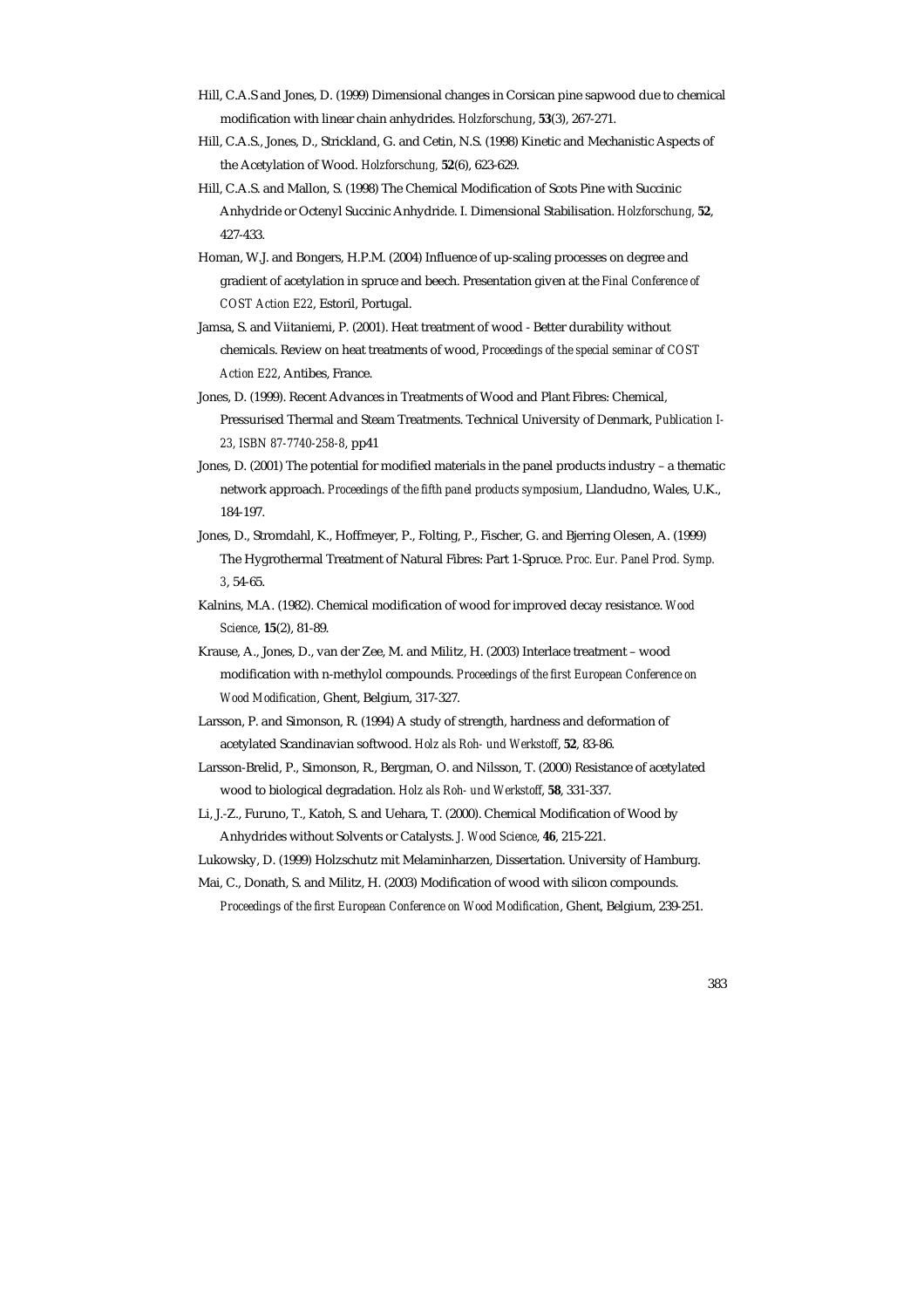- Matsuda, H. (1993) Preparation and properties of oligoesterified wood blocks based on anhydride and epoxide. *Wood Science and Technology*, **27**, 23-34.
- Militz, H. (1993) Treatment of timber with water soluble dimethylol resins to improve their dimensional stability and durability. *Wood Science and Technology,* **27**, 347-355.
- Militz, H. (2002) Heat treatment technologies in Europe: scientific background and technological state-of-art. *International Research Group on Wood Preservation*. Document No. IRG/WP 02-40241.
- Militz, H., Beckers, E.P.J. and Homan, W.J. (1997) Modification of solid wood: research and practical potential. *International Research Group on Wood Preservation*, Document No. IRG/WP 97-40098.
- Militz, H. and Tjeerdsma, B. (2001) Heat treatment of wood by the PLATO-process. Review on heat treatments of wood, *Proceedings of the special seminar of COST Action E22*, Antibes, France.
- Norimoto, M., Gril, J. and Rowell, R.M. (1992) Rheological properties of chemically modified wood: relationship between dimensional and creep stability*. Wood and Fiber Science,* **24**(1), 25-35.
- Nurmi, A. (1998) EU research project FAIR CT95-0089: Natural Resins as a Potential Wood Protecting Agent. 1995- 1998.
- Popper, R. and Bariska, M. (1975) Die Azylierung des Holzes Dritte Mitteilung: Quellungsund Schwindungseigenschaften. *Holz als Roh- und Werkstoff,* **33**, 415-419.
- Quinney, R.F., Banks, W.B. and Lawther, J.M. (1995) The activation of wood fiber for thermoplastic coupling, the reaction of wood with a potential coupling agent. *J. Wood Chem. Technol*, **15**(4), 529-544.
- Ramsden, M.J. and Blake, F.S.R. (1997) A Kinetic Study of the Acetylation of Cellulose, Hemicellulose and Lignin Components of Wood. *Wood Science and Technology*, **3**(1), 45-50.
- Rapp, A.O. (2001) Review on heat treatments of wood, *Proceedings of the special seminar of COST Action E22*, Antibes, France.
- Rapp, A. (2001) Review on heat treatments of wood. *Proceedings of Special Seminar*, Antibes, France, COST Action E22 'Environmental optimization of wood protection', 65 pages.
- Rapp, A. O. and Sailer, M. (2001) Oil heat treatment of wood in Germany State of the art. In: Review on heat treatments of wood, *Proceedings of the special seminar of COST Action E22*, Antibes, France.
- Ritschkoff, A.-C., Mahlberg, R., Suomi-Lindberg, L., Viikari, L. and Nurmi, A. (2003) Properties of Wood Treated with Hydrophobisation Agents. Poster presentation. *Proceedings of the first European Conference on Wood Modification*, Ghent, Belgium, 267-271.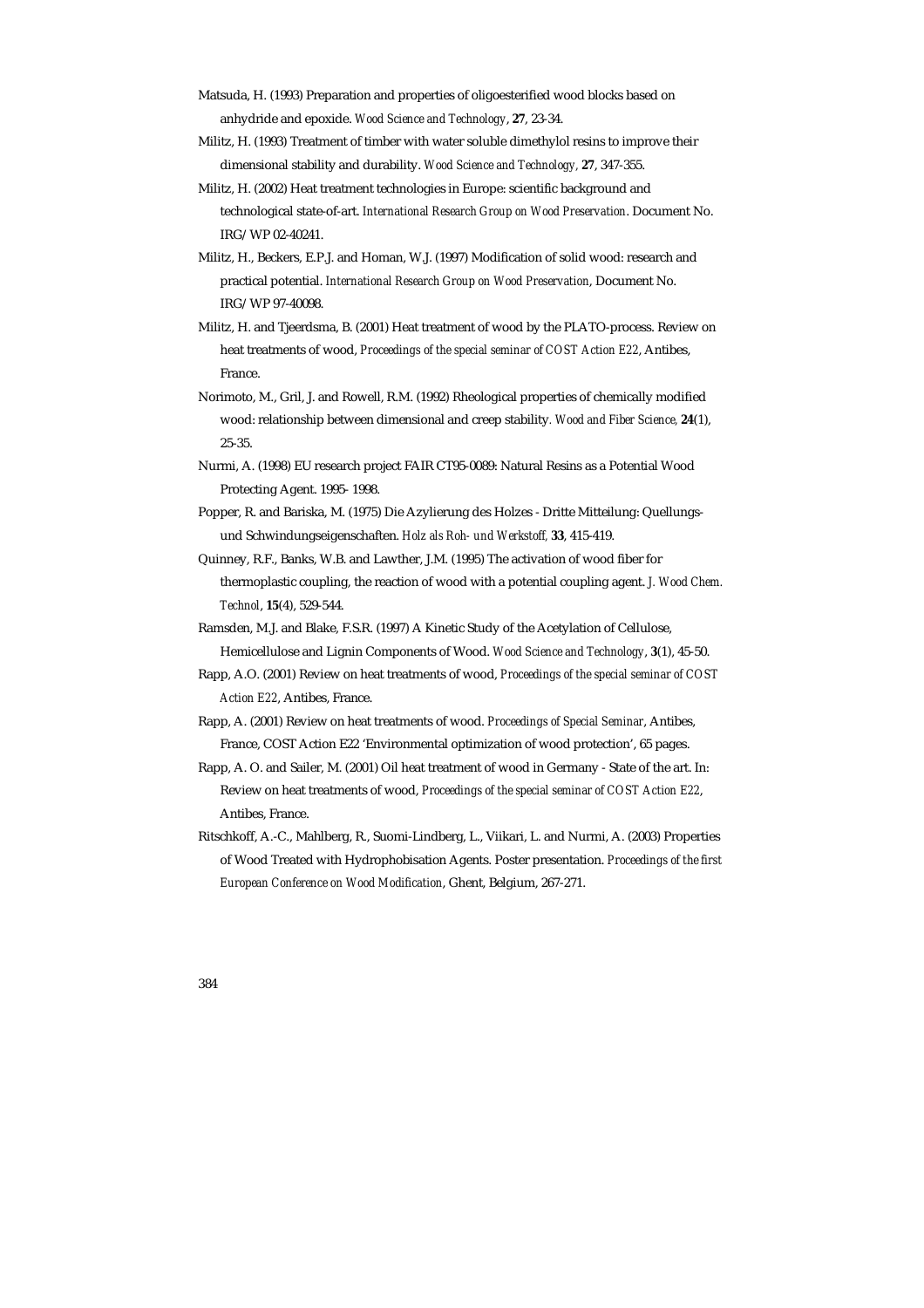- Rosca, I., Gsöls, I., Rätzsch, M. and Schmidt, H. (2003) Short duration impregnation of wood with melamine resins. Poster presentation. *Proceedings of the first European Conference on Wood Modification*, Ghent, Belgium, 273-277.
- Rowell, R.M. and Ellis, W.D. (1979) Chemical Modification of Wood: Reaction of Methyl isocyanate with Southern Pine. *Wood Science*, **12**(1), 52-58.
- Rowell, R.M. and Norimoto, M. (1988) Dimensional Stability of Bamboo Particleboards made from Acetylated Particles. *Mokuzai Gakkaishi*, **34**(7), 627-629.
- Rowell, R.M., Simonson, R. and Tillman, A.M. (1991) A Process for Improving Dimensional Stability and Biological Resistance of Lignocellulosic Materials. Eur. Patent EN 021352 B1.
- Rowell, R.M., Tillman, A.M. and Simonson, R. (1986) Vapor phase acetylation of southern pine, douglas-fir and aspen wood flakes. *J. Wood Chem. Technol*, **6**(3), 427-448.
- Ruyter, H.P. (1989) European patent Appl. No. 89-203170.9.
- Sailer, M., Rapp, A.O., Leithoff, H. and Peek, R.-D. (2000) Vergütung von Holz durch Anwerdung einer Öl-Hitzebehandlung (Upgrading of Wood by Application of an Oil-Heat Treatment). *Holz als Roh-und Werkstoff*, **58**(1), 15-22.
- Sheen, A.D. (1992) The preparation of acetylated wood fibre on a commercial scale. *FRI Bulletin* **176**, 1-8.
- Stevens, M. (1985) Restrictions on the use of chlorosilanes as wood preservatives. *International Research group on Wood Preservation*. Document No. IRG/WP/3345.
- Stevens, M., Schalk, J. and Van Raemdonck, J. (1979) Chemical modification of wood by vapourphase treatment with formaldehyde and sulphur dioxide. *Int J. Wood Preservation*, **1**(2), 57- 68.
- Syrjanen, T. (2001) Production and classification of heat treated wood in Finland. In: Review on heat treatments of wood, *Proceedings of the special seminar of COST Action E22*, Antibes, France.
- Tjeerdsma, B.F., Stevens, M. and Militz, H. (2000) Durability aspects of (hydro)thermal treated wood. *International Research Group on Wood Preservation*, Doc. No. IRG/WP 00-40160.
- Treu, A., Habicht, J., Klaucke, R. and Militz, H. (2003) Improvement of wood properties by combined impregnation process - the Royal Process. *Proceedings of the first European Conference on Wood Modification*, Ghent, Belgium, 3-13.
- Van Acker, J. (2001) EU research project FAIR CT97-3187: Process Development and Technological Evaluation of Final Products Based on New Methods for Chemical Modification of Solid Wood. 1997-2001.
- Van Acker, J. (2002) The way forward: testing and specifying wood protective systems. Presentation given at the Workshop of COST Action E22, Reinbek, Germany.